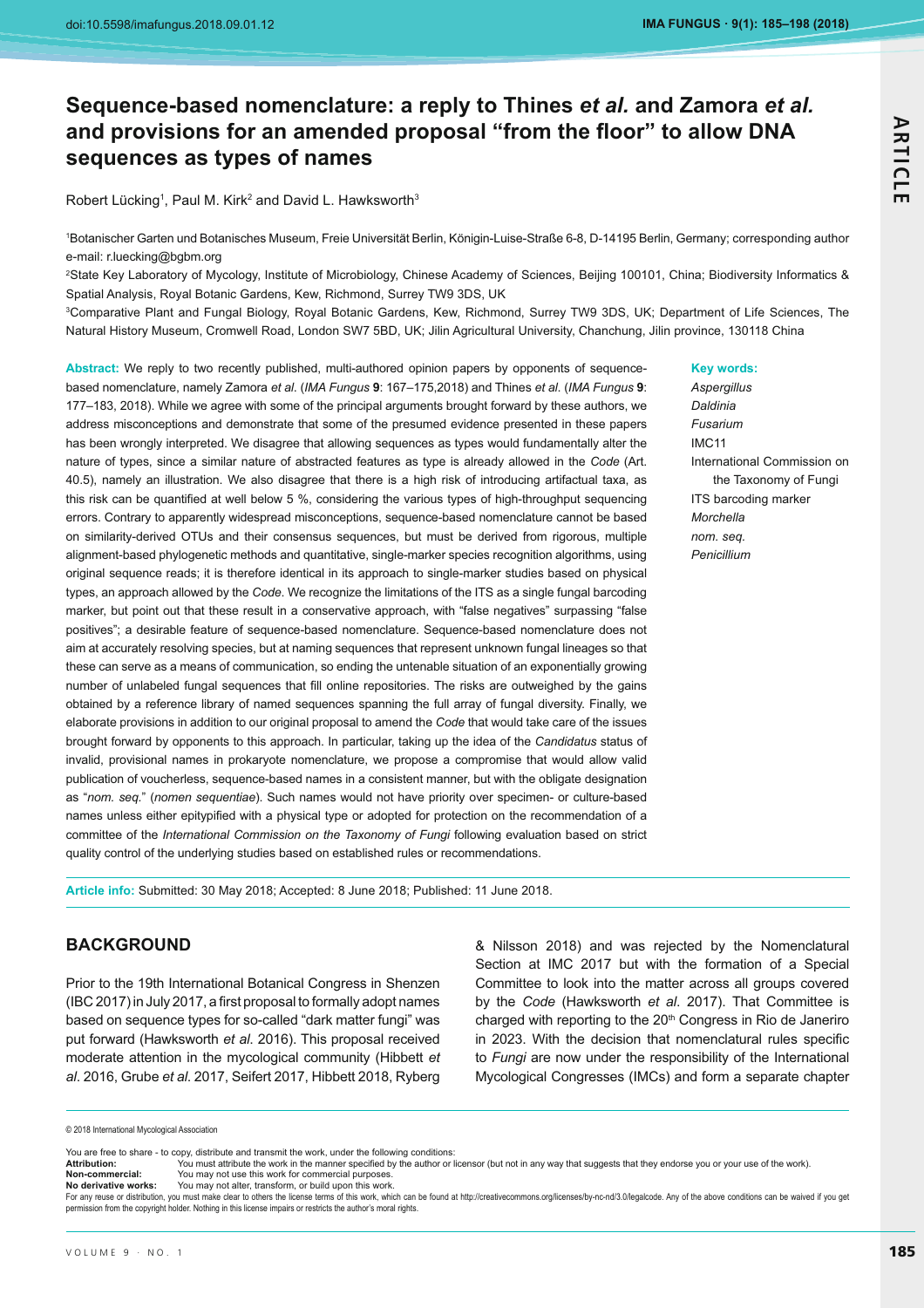in the *Code* (Hawksworth *et al*. 2017, Turland *et al.* 2018), this matter in so far as it relates to fungi can be decided on at an International Mycological Congress. The original proposal was consequently published in revised form for consideration by the upcoming 11<sup>th</sup> International Mycological Congress (IMC11) in San Juan, Puerto Rico in July 2018 (Hawksworth *et al*. 2018), with a supporting positional paper on how to address potential challenges of this approach (Lücking & Hawksworth 2018). The mycological community has rather passionately responded to this second proposal, and since then, an intense discussion has developed including two opposingt papers in this issue, one by some members of the International Commission on the Taxonomy of Fungi (ICTF) and another with 412 authors (Thines *et al*. 2018, Zamora *et al*. 2018). While our co-author on the two proposals, David Hibbett, has responded separately in this issue to Seifert's (2017) editorial on sequence-based nomenclature (Hibbett 2018), here we provide a reply to the two multi-authored papers, as we consider a clarification of certain misconceptions and incorrectly interpreted evidence regarding the original proposal and the nature of sequencebased nomenclature is required as a basis for informed debate in Puerto Rico.

# **RESPONSES**

**Part I. Reply to Zamora** *et al.* **"***Considerations and consequences of allowing DNA sequence data as types of fungal taxa***"**

#### **Species** *versus* **DNA sequences**

We agree with what is outlined by Zamora *et al*. (2018: 169) on this matter in practically every detail. However, the arguments put forward highlight the limitations of a single marker for species delimitations, an issue that applies generally to DNA sequencing methods and to all markers (as those authors correctly state), and is not unique to the approach of sequence-based nomenclature. Therefore, it cannot stand as an argument against sequence-based nomenclature, while the same approach is regularly allowed for specimen-based nomenclature. The *Code* does not require new species to be based on multiple markers, or indeed any molecular data at all. A polyphasic approach to species delimitation, using multiple markers and an array of phenotypic characters, is certainly the desired "gold standard". Yet, however complex evolutionary processes may be, in most groups of fungi, species are reasonably well-delimited using either a single barcoding marker (be it ITS or another locus) or a maximum of two to three combined markers (*see below* in Reply to Thines *et al*. Point 1).

For practical reasons, in a given group, sequence-based nomenclature has to be executed with a single marker, to enforce congruence and avoid parallel classifications (Lücking & Hawksworth 2018: 153), and *in lieu* of reasons for alternative loci (e.g. in *Aspergillus*, *Fusarium*, *Penicillium*; *see below*), the locus of choice is the ITS fungal barcoding marker, if not for the simple reason that almost all environmental fungal meta-barcoding sequences in the Sequence Read Archive (SRA) correspond to ITS – and there are now more than a billion (!) of them (Lücking & Hawksworth 2018: 144). Being

fully aware of the limitations of using ITS as the single marker to perform sequence-based nomenclature, we reiterate here (and below) two important aspects of this approach:

- - Sequence-based nomenclature does not aim at accurately resolving species, simply because in a substantial number of cases it cannot do that. Sequence-based nomenclature aims at naming sequences that represent unknown fungal lineages so that these sequences can serve as proper references and the untenable situation of an exponentially growing number of unlabeled fungal sequences that fill online repositories may be limited, and stop making taxonomic assessments of newly generated sequence data increasingly more difficult (Fig. 1).
- - Being aware of the limitations of using ITS as a single marker, with the risks of insufficient resolution in some lineages ("false negatives") or hypervariability in others ("false positives"), we consider these risks outweighed by the gains obtained by a reference library of named sequences facilitating communication across the full array of fungal diversity.

#### **Impact on nomenclatural types**

Zamora *et al.* (2018: 170) state: "*An acceptance of the proposal would fundamentally alter the meaning of nomenclatural types. This is because instead of using a physical object as the type of a name, we would just use information from a character of the organism as the type.*" We disagree. Firstly, there is no fundamental change to the meaning of types, since precisely in fungi it is already possible to use an illustration of a character as type "... if there are technical difficulties *of preservation or if it is impossible to preserve a specimen that would show the features attributed to the taxon ...*" (Art. 40.5). This provision was used to establish the lichenicolous genus *Lawreymyces*, with seven species, using images of the ITS sequences (Hawksworth 2017, Lücking & Moncada 2017), the latter triggering the Nomenclatural Section of the Shenzen IBC to insert a new example in the *Code* making clear that such images of DNA sequences are "not depictions of features of the organism" (Turland *et al.* 2018: Art. 40.5 Ex. 6). While we disagree with this decision, as a DNA sequence is a feature of an organism, we find it hard to argue that a drawing of, for example spore characters, is allowable as a type but a DNA sequence is not. Both forms of types are conceptually similar in nature as they are impressions of features and are not photographic images of physical structures; to have a sequence type would not therefore be a fundamental change in our opinion. It is difficult to argue that an illustration is more diagnostic than a DNA sequence, as exemplified by the new chytrid Fimicolochytrium jonesii based on an illustration as type, but the authors themselves acknowledged that morphological characters in this case are "*... not completely accurate in assigning chytrids to the correct genus or species, thus emphasizing the importance of molecular characters for identifying these taxa.*" (Simmons & Longcore 2012: 1229).

Zamora *et al.* (2018: 170) rightfully argue that even for fungi only known from sequences, it is not necessary to designate the sequence as type, since conceptually the underlying sample contains the type and there are also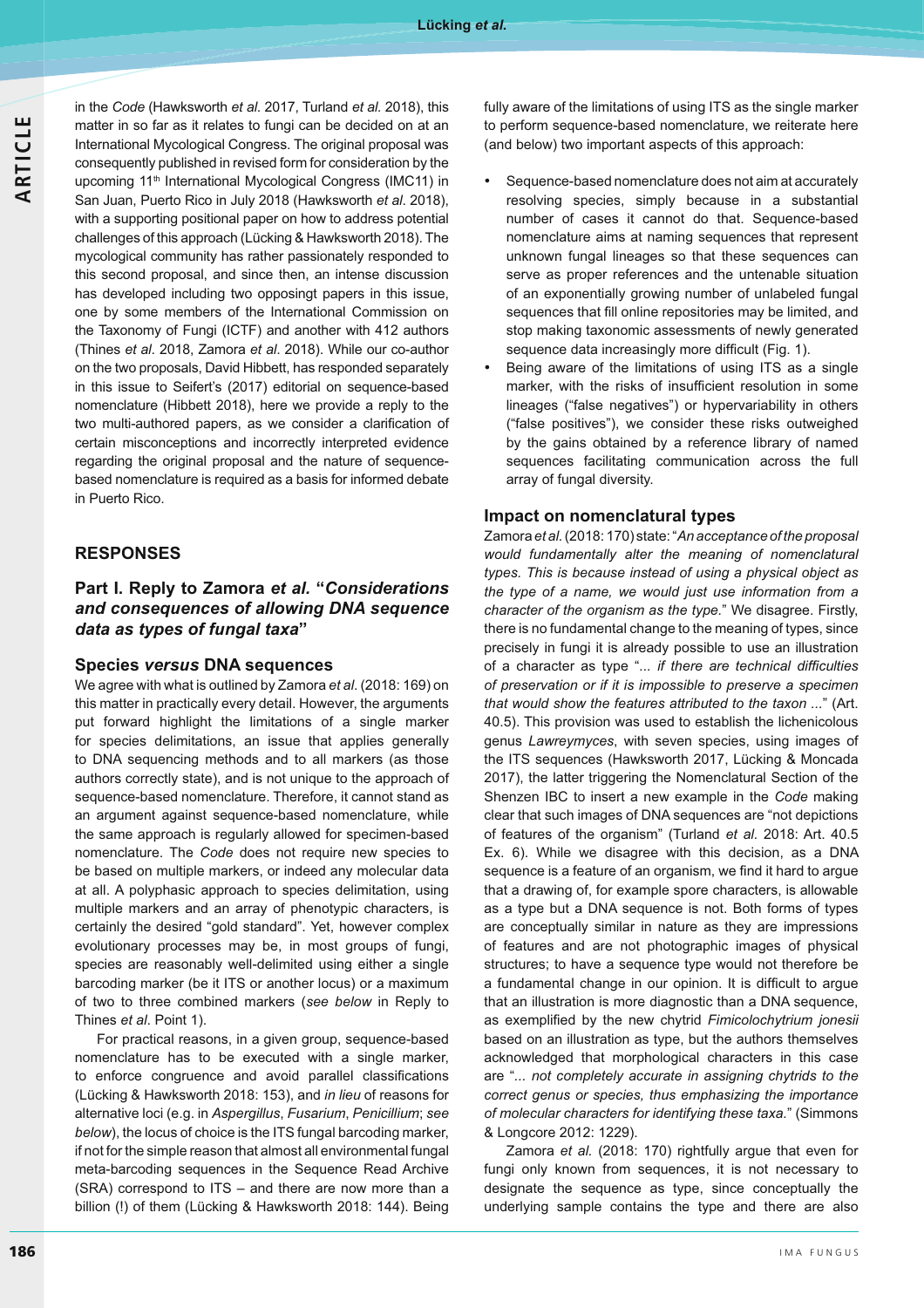### Sequences producing significant alignments:

Select: All None Selected:0

| 2. Aignments Download - GenBank Graphics Distance tree of results<br>۰                                                                                                                                       |              |       |                             |            |       |            |  |
|--------------------------------------------------------------------------------------------------------------------------------------------------------------------------------------------------------------|--------------|-------|-----------------------------|------------|-------|------------|--|
| Description                                                                                                                                                                                                  | Max<br>score | score | <b>Total Query</b><br>cover | E<br>value | Ident | Accession  |  |
| Uncultured fungus clone Fungi Clone 5 18S nbosomal RNA gene, partial sequence: internal transcribed spacer 1 and 5.8S ribosomal RNA gene, complete sequence; and internal transcribed spacer 2, parti- 1138  |              | 1138  | 100%                        | 0.0        | 100%  | HM069408.1 |  |
| Uncultured fungus clone Fungi Clone 4 18S ribosomal RNA gene, partial sequence; internal transcribed spacer 1 and 5.8S ribosomal RNA gene, complete sequence; and internal transcribed spacer 2, partia 1114 |              | 1114  | 100%                        | 0.0        | 99%   | HM069407.1 |  |
| Uncultured fungus clone Fungi Clone 67 18S ribosomal RNA gene, partial sequence; internal transcribed spacer 1 and 5 8S ribosomal RNA gene, complete sequence; and internal transcribed spacer 2, par 1000   |              | 1000  | 100%                        | 0.0        | 96%   | HM069470.1 |  |
| Ascomycota sp. RT-2012 isolate FFP308 18S ribosomal RNA gene, internal transcribed spacer 1, 5.8S ribosomal RNA gene, internal transcribed spacer 2, and 28S ribosomal RNA gene, region                      | 917          | 917   | 93%                         | 0.0        | 96%   | JQ711841.1 |  |
| Uncultured Ascomycota clone 2 18S ribosomal RNA gene, partial sequence: internal transcribed spacer 1, 5 8S ribosomal RNA gene, and internal transcribed spacer 2, complete sequence: and 28S ribosom        | 915          | 915   | 80%                         | 0.0        | 100%  | JN006467.1 |  |
| Uncultured fungus clone blue 157 18S ribosomal RNA gene, partial sequence; internal transcribed spacer 1, 5.8S ribosomal RNA gene, and internal transcribed spacer 2, complete sequence; and 28S riboso      | 911          | 911   | 80%                         | 0.0        | 99%   | JN0325761  |  |
| Sphaerosporella sp. RT-2012 isolate FFP321 18S ribosomal RNA gene, internal transcribed spacer 1, 5.8S ribosomal RNA gene, internal transcribed spacer 2, and 28S ribosomal RNA gene, region                 | 909          | 909   | 93%                         | 0.0        | 95%   | JQ711781.1 |  |
| Uncultured fungus clone A2z 4.6 18S nbosomal RNA gene, partial sequence; internal transcribed spacer 1, 5.8S nbosomal RNA gene, and internal transcribed spacer 2, complete sequence; and 28S nboso          | 891          | 891   | 80%                         | 0.0        | 99%   | JN032485.1 |  |
| Uncultured Ascomycota clone 3 18S ribosomal RNA gene, partial sequence; internal transcribed spacer 1, 5.8S ribosomal RNA gene, and internal transcribed spacer 2, complete sequence; and 28S ribosom        | 891          | 891   | 80%                         | 0.0        | 99%   | JN006468.1 |  |
| Uncultured fungus clone N301 18S ribosomal RNA gene, partial sequence: internal transcribed spacer 1, 5.8S ribosomal RNA gene, and internal transcribed spacer 2, complete sequence; and 28S ribosoma        | -887         | 887   | 79%                         | 0.0        | 99%   | JF300381.1 |  |
| Uncultured fungus isolate RFLP-119 18S ribosomal RNA gene, partial sequence; internal transcribed spacer 1, 5.8S ribosomal RNA gene, and internal transcribed spacer 2, complete sequence; and 28S ribc. 850 |              | 850   | 76%                         | 0.0        | 99%   | DQ309123.1 |  |
| Uncultured fungus clone otu32 gip network2016 small subunit ribosomal RNA gene, partial sequence; internal transcribed spacer 1; 5.8S nbosomal RNA gene, and internal transcribed spacer 2, complete si-817  |              | 817   | 91%                         | 0.0        | 92%   | KX498061.1 |  |
| Uncultured fungus clone Fungi. Clone: 146 18S ribosomal RNA gene, partial sequence; internal transcribed spacer 1 and 5.8S ribosomal RNA gene, complete sequence; and internal transcribed spacer 2, pa      |              | 811   | 74%                         | 0.0        | 99%   | HM069394.1 |  |
| Uncultured Ascomycota clone 4 18S ribosomal RNA gene, partial sequence; internal transcribed spacer 1, 5.8S ribosomal RNA gene, and internal transcribed spacer 2, complete sequence; and 28S ribosom 782    |              | 782   | 80%                         | 0.0        | 95%   | JN006469 1 |  |
| Uncultured fungus clone A3z 6.8 18S ribosomal RNA gene, partial sequence; internal transcribed spacer 1, 5.8S ribosomal RNA gene, and internal transcribed spacer 2, complete sequence; and 28S riboso.      | 778          | 778   | 80%                         | 0.0        | 95%   | JN032483.1 |  |
| Uncultured fungus clone ITS S7 clon7 18S ribosomal RNA gene, internal transcribed spacer 1, 5.8S ribosomal RNA gene, internal transcribed spacer 2, and 28S ribosomal RNA gene, region                       | 773          | 773   | 70%                         | 0.0        | 99%   | HQ873359.1 |  |
| Uncultured Ascomycota clone 5 18S ribosomal RNA gene, partial sequence; internal transcribed spacer 1, 5.8S ribosomal RNA gene, and internal transcribed spacer 2, complete sequence; and 28S riboson        | 771          | 771   | 80%                         | 0.0        | 95%   | JN006470.1 |  |
| Uncultured fungus genes for 18S rRNA, ITS1, 5.8S rRNA, ITS2 and 28S rRNA, partial and complete sequence, isolate: N0891                                                                                      | 767          | 767   | 69%                         | 0.0        | 99%   | AB5605211  |  |
| Fungal sp T1EK43 small subunit ribosomal RNA gene, partial sequence; internal transcribed spacer 1, 5.8S ribosomal RNA gene, and internal transcribed spacer 2, complete sequence; and large subunit rib     | 745          | 745   | 73%                         | 0.0        | 96%   | JX907826.1 |  |
| Uncultured fungus isolate RFLP-120 18S nbosomal RNA gene, partial sequence: internal transcribed spacer 1, 5.8S nbosomal RNA gene, and internal transcribed spacer 2, complete sequence: and 28S nbr         | 736          | 736   | 76%                         | 0.0        | 95%   | DQ309209.1 |  |

**Fig. 1.** BLAST result of an unnamed sequence (GenBank accession HM069408) representing an unnamed species of *Archaeorhizomyces* (Rosling *et al*. 2011). The BLAST result gives no clue as to the phylogenetic relationships of this sequence.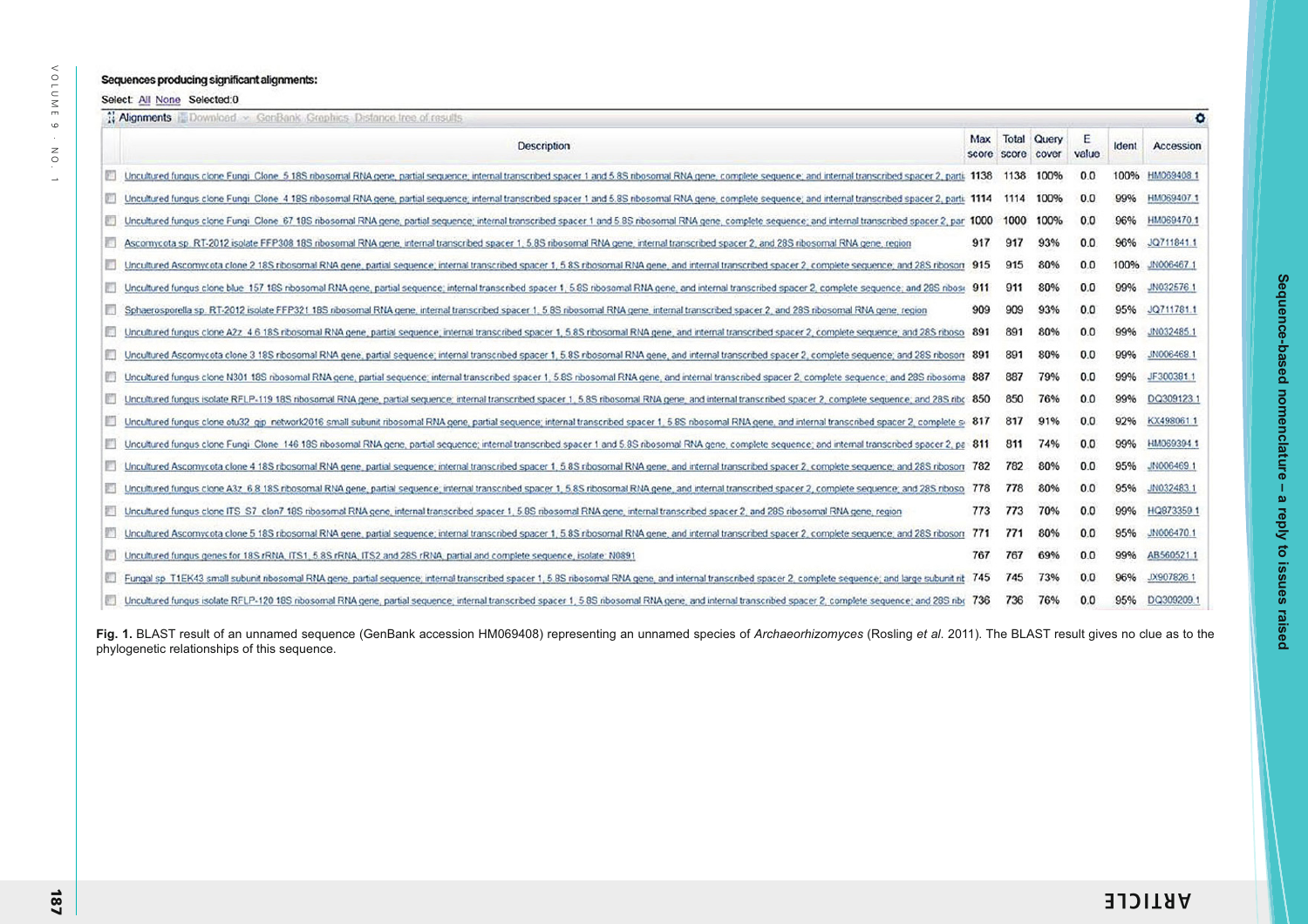#### **Box 1**

#### *Candidatus* **names** (extracted from ICPN Appendix 11)

"*(3) A name of an organism in the status of Candidatus consists of the word Candidatus, followed by a "vernacular*  epithet" that consists of either a genus name with a specific epithet, or only a genus name, or only a specific *epithet. ... the word Candidatus, but not the vernacular epithet is printed in italics.*"

"(4) A Candidatus name is by definition a preliminary name and therefore has no standing in prokaryote *nomenclature.*"

"(5) A list in the form of a codified record of organisms of the status Candidatus is kept by the Judicial Commisssion of the ICSP in cooperation with the Editorial Board of the IJSEM and is published in that journal in appropriate *intervals.*"

techniques that can make fungal structures containing the target sequences visible, and none of these require changes to the *Code*. We do not only agree, but all these possibilities were evaluated previously (Lücking & Hawksworth 2018: 146ff, Table 1). The proposal to allow the actual sequence as type is based on three arguments:

- - Even if there is a specimen or culture as type, if sequence data are available, the relationships of the taxon will always be evaluated based on sequence data. Sequences from types (Schoch *et al*. 2014), not the physical types themselves, fix the application of a name in a phylogenetic framework, so type sequences essentially serve as proxies for physical types and from there, the step to have sequences as actual types is small.
- - Fungi known from sequences only can be validly described under the current *Code* using a physical type, such as the underlying sample, as has been done with *Piromyces*  cryptodigmaticus (Fliegerová et al. in Kirk 2012). However, this approach is not optimal as the type is ambiguous and just serves as a formality, whereas the species name will be evaluated based on its type sequence. Even a FISH type (e.g. as a permanent slide), while visualizing the actual fungus, for practical purposes is useless as a type in terms of assessment or reproducibility of characters.
- - In voucherless fungi, a sequence type has several advantages over other forms of types, including broad accessibility and unlimited long-term storage of multiple copies without quality loss. This does not apply if the type is the underlying sample, DNA extract, or FISH type.

#### **Impact on names of taxa and future taxonomic studies**

The arguments in this section largely correspond to points (6) and (9) of Thines *et al.* (2018) and are addressed below, with reference to Lücking & Hawksworth (2018: 152f).

#### **Reliability and extent of data**

The arguments in this section largely correspond to points (2) to (6) of Thines *et al.* (2018) and are addressed below, with reference to Lücking & Hawksworth (2018: 148ff).

#### **Candidate names**

Zamora *et al.* (2018) propose to alternatively consider the approach of so-called "candidate names" as suggested in the International Code of Nomenclature of Prokaryotes (ICNP; Parker *et al.* 2015) for archaea and bacteria that cannot be cultured and so do not fulfil the requirements for valid description under that *Code*. We appreciate this suggestion as a constructive alternative. The ICNP has three provisions for candidate names (Box 1).

While this concept could be applied to the case of voucherless fungi known only from sequences, there is one aspect which we consider detrimental to the idea of avoiding "chaos", as so vehemently advocated by the opponents of sequence-based nomenclature. The *Candidatus* names are invalid and have no standing under the prokaryote code. Further, for those unfamiliar with this system, this causes confusion as the italicized word "*Candidatus*" at the start of the species name gives the impression that these are taxa in a genus *Candidatus,* as in "*Candidatus* Liberibacter africanus" and "*Candidatus* Brocadia anammoxidans"; the nuances of type faces are not easily appreciated by editors and nonspecialists and can be found all italicized in the literature.

With such a provision in fungal nomenclature, there would be no rules as to how to coin names beyond "*Candidatus*", or any system to which authors should adhere in such nomenclatural acts. We fear this would generate more confusion than adoption of any formal sequence nomenclature, including the notion that parts of the mycological community could simply choose to ignore these names. Validity of names is an indispensable component of an ideal sequence-based nomenclature, since only then nomenclatural acts can be formally evaluated and judged against agreed rules.

The idea of using a unique prefix, such as "DNA", for sequence-based fungal taxa and the provision that such names have no priority over specimen- or culture-based names are analogous to the *Candidatus* concept and essentially have the same effect (*see below* under point 9). Another potentially useful approach similar in concept to the *Candidatus* concept would be to develop rules for sequencebased names separately, perhaps in a Code of Practice agreed by the ICTF, rather than to change the Articles relating to types. That way, while formally binding, sequence-based nomenclature could be regulated outside the main body of the *Code,* with the possibility of including provision as to how sequence-based names are to be derived and evaluated.

There is an established nomenclatural practice, already familiar to many mycologists, to append a notation after a name to indicate nomenclatural status, such as "*nom. inval*.", "*nom. illegit*.", "*nom. nud*.", "*nom. nov*.", "*nom. cons*.", "*nom. sanct*.", or "*nom. prov*.". The use of provisional names ("*nom*.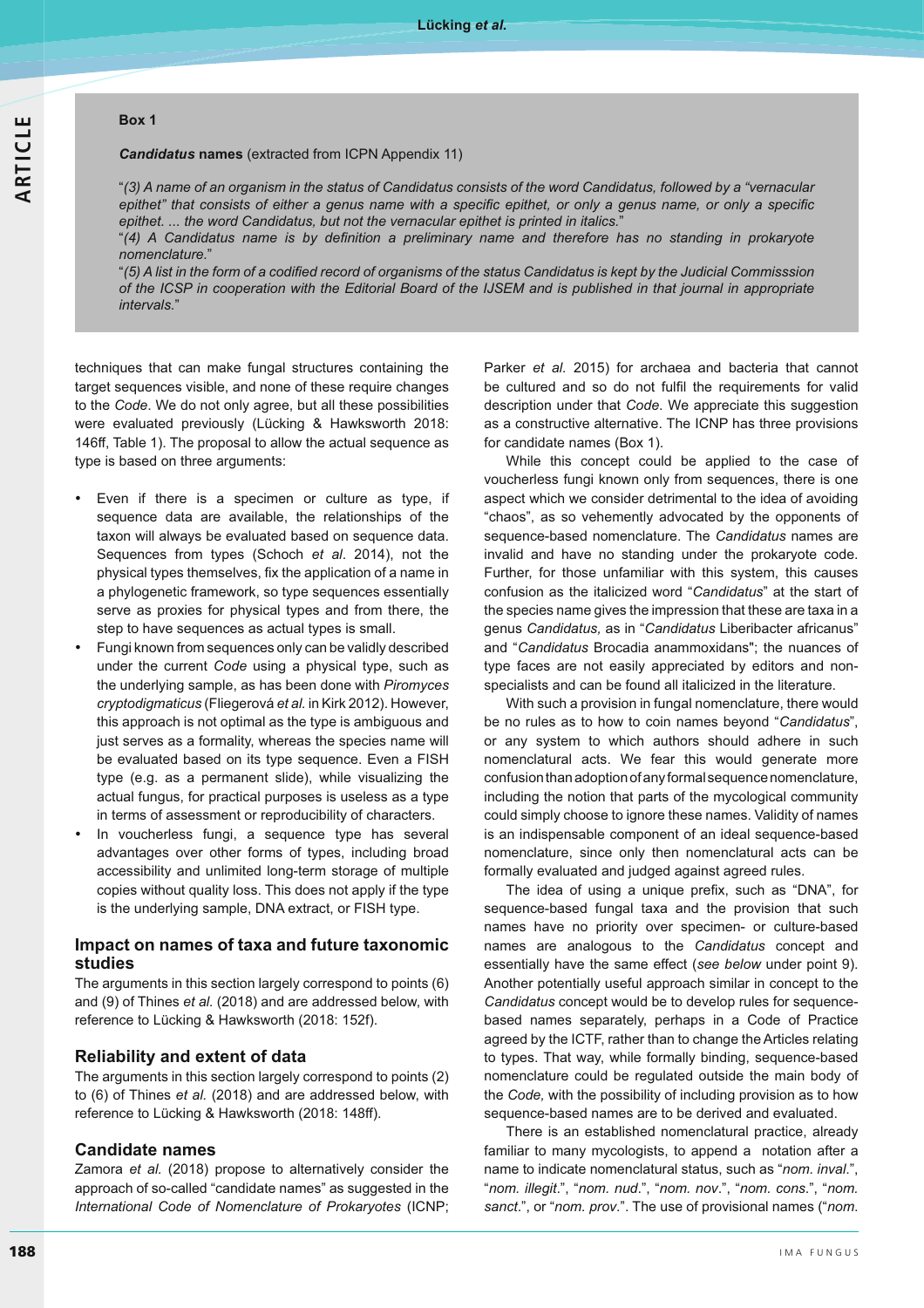*prov*.") is analogous to the *Candidatus* concept in that it is used when an author wishes to have more material before formally validating a taxon name, but wants to have a label to discuss it. However, this has the disadvantage that this could encourage an explosion of invalid unregulated names. We suggest that a more acceptable alternative would be the use of an addition "*nom. seq.*" ("*nomen sequentiae*") after any sequence-based name in a parallel manner, but ruling that such names would then be validly published but not have priority over names based on physical types (specimens or cultures), or illustrations.

# **Part II. Reply to Thines** *et al.* **"***Ten reasons why a sequence-based nomenclature is not useful for fungi anytime soon***"**

#### **1. The resolution of barcoding loci, especially ITS, varies among different groups**

The authors correctly point out that the variation of the fungal barcoding marker ITS is not uniform at the same hierarchical level, in particular species, among different groups of fungi. Lücking & Hawksworth (2018: 150f, Box 4) never claimed that this would be the case, and discussed this problem in detail. Principally, there can be three outcomes: (a) ITS-based clades principally correspond to specieslevel clades; (b) ITS-based clades only resolve (generally monophyletic) species complexes (underestimation of actual species richness or "false negative"); or (c) ITS-based clades correspond to infraspecific lineages (overestimation of actual species richness or "false positive").

In many fungi in which ITS phylogenies have been placed in the context of multi-locus approaches and/or phenotype variation, the ITS barcoding locus works reasonably well for species delimitation (e.g. Roy *et al*. 1998, Geml *et al*. 2006, Weir *et al.* 2012, Gomes *et al.* 2013, Walter *et al.* 2013, Moncada *et al.* 2014, Lücking *et al.* 2014a, 2017, Del Prado *et al*. 2016). Even in *Oomycota*, besides cox1 and cox2, ITS is routinely used for species delimitation (Thines & Kummer 2013). There are, however, also cases in which ITS only resolves species complexes ("false negatives"), including in genera such as *Aspergillus*, *Fusarium*, *Morchella*, *Penicillium*, and *Pseudocercospora*; in these instances, additional barcoding markers such as calmodulin (CAL),  $\beta$ -tubulin (BenA) or translation elongation factor 1-alpha 1 (TEF1) have been proposed (Crous *et al.* 2013, Samson *et al.* 2014, Visagie *et al.* 2014, O'Donnell *et al*. 2015, Richard *et al*. 2015). In contrast, highly variable ITS within a species (potentially leading to "false positives"), such as in the lichenforming *Cetraria aculeata* (Fernández-Mendoza et al. 2011), appears to be rare (and is also subject to interpretation of the species concept applied), which means that sequence-based nomenclature using the ITS barcoding locus would tend to be conservative, certainly a desirable attribute.

In spite of the many studies available, Thines *et al.* (2018: 178) cite a single paper (Stadler *et al.* 2014a, cited as "b") for their argument of potentially conserved ITS and its presumed subpar performance compared to other markers: "The ITS regions are rather conserved in many species *groups, in particular within the Sordariomycetes and other*  *classes of Ascomycota (Stadler et al. 2014b).*" We examined the cited study, a polyphasic revision of the genus *Daldinia* (*Xylariaceae*), and found the following statements:

- (p. 23) "*The preliminary molecular phylogeny of* Daldinia presented here is exclusively based on ITS rDNA gene *sequence data*." The study relied on ITS as a single marker, even if presumably inappropriate.
- - (p. 23) "*Finally, most taxa of xylarioid* Xylariaceae *... were*  omitted, since their ITS regions sequences [sic] were *found to contain too many DNA portions that could not be aligned with certainty.*" This points to variable, rather than conserved, ITS; in most *Fungi*, ITS is not well alignable between genera but more or less readily between species, and according to these authors, *Xylariaceae* do not seem to be an exception.
- - (p. 27) "*With few exceptions, the molecular phylogeny*  based on ITS nrDNA data largely supports this concept, *and in one case (*D. andina*) the molecular data even gave hints where to place the respective fungus.*". This phrase refers to infrageneric divisions of *Daldinia* predicted by phenotype features including natural products, i.e. there is a high level of congruence between ITS data and phenotype features.
- - (p. 132) "*The species groups outlined in this monograph were mostly recognised as reasonably well supported*  groupings by the ITS rRNA gene phylogeny." The authors recognized species complexes based on ITS and proceeded in establishing new taxa, such as *Daldinia starbaeckii*, within these complexes, based for instance on variation of ascospore size and chemical products, although the ITS did not provide any such separation, for instance from *D. eschscholtzii*.

Thines *et al*. (2018: 178) use these results as argument for conserved ITS in *Daldinia*, although in the absence of evidence from other markers we find this is a circular conclusion; also, in other groups of *Fungi*, analogous variation has been interpreted as intraspecific, e.g. chemical variation in species of *Usnea* (Mark *et al*. 2016). Therefore, until more markers are analyzed, such as in the genera cited above, we cannot agree with this specific example and consider other, better studied genera such as *Fusarium* more appropriate examples of conserved ITS. However, to consider insufficient resolution a failure of the concept of a barcoding marker is in our view ill-defined. Species are not fixed entities in time but emerge, evolve, and speciate, or become extinct. This process does not happen overnight but may take geological time spans; therefore, we cannot expect that the ITS, or any other marker, will resolve clades in the same way across all taxa, a point elaborated by Zamora *et al*. (2018: 169; *see above*). Species complexes that radiated recently are likely to exhibit low resolution, and ancient species already in the process of subsequent speciation are likely to have highly variable ITS. That does not mean that ITS undergoes different evolutionary mechanisms in different clades, but simply that some species-level clades are older or younger than others. Recently radiating species complexes could also be interpreted as infraspecific lineages, leading to the question of whether ITS properly resolves species depends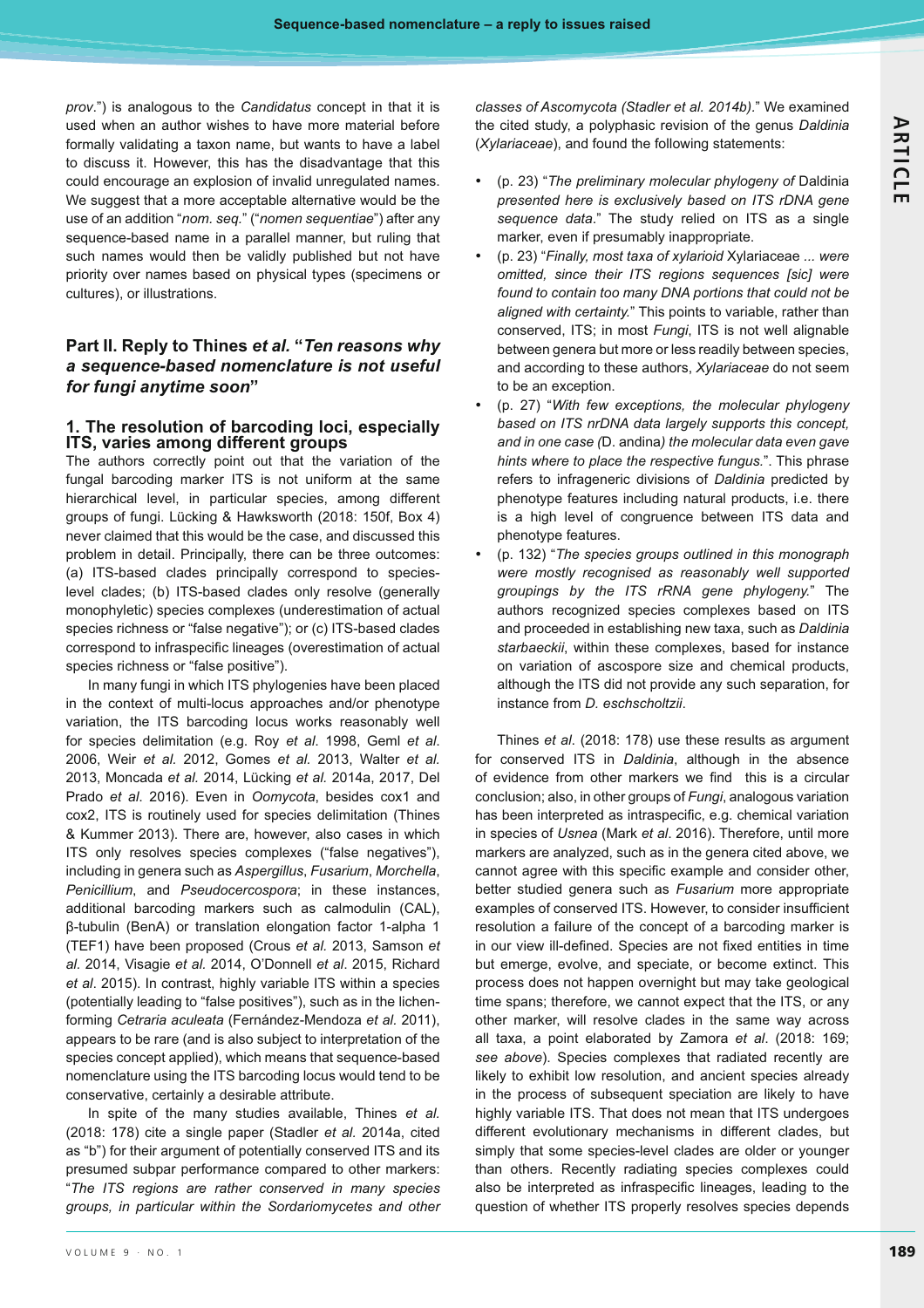on the ranking of such lineages (e.g. James *et al*. 2001, Onuţ-Brännström *et al*. 2017).

Thines *et al.* (2018: 177) state that "*The idea of using*  sequence similarity as a measure of defining taxa is tempting *...*". There appears to be a widespread misconception that sequence-based nomenclature, in particular when based on ITS, should rely on sequence similarity, a concept derived from clustering techniques and employed, for instance, in the UNITE species hypotheses (Kõljalg *et al.* 2013). Lücking & Hawksworth (2018: 154ff) explicitly state that clustering techniques and pre-defined similarity thresholds are inappropriate to delimit lineages, and that instead multiple alignment-based phylogenetic approaches and quantitative species delimination methods should be used. These methods are independent of any *a priori* similarity threshold level, and instead the similarity between (sister) lineages is determined *a posteriori* and usually variable between clades and dependent on the time of speciation and other evolutionary parameters (such as population size and structure). In our proposed approach, sequence similarity is not at a measure to be considered (*see also below* under point 7).

### **2. There is a high risk of introducing artefacts as new species**

We do agree that there is a risk, and this was addressed in Lücking & Hawksworth (2018: 148ff). However, based on published evidence, this risk is low and manageable (e.g. Lindner *et al*. 2013). Thines *et al.* (2018) cite erroneous base calls stemming from careless editing of Sanger contigs (particularly in terminal regions) or from sequencing errors, including TAQ polymerase errors, as one of the high risk factors. According to these authors, "*... most widely used polymerases ... have a high rate of incorporating wrong nucleotides ...*" (Thines *et al.* 2018: 178). In reality, reported TAG polymerase errors are less than 0.1% of replicated bases (Chen *et al.* 1991, Keohavong & Thilly 1998), on average less than one base in a full ITS sequence of 500 to 600 bases, a proportion that falls well within intraspecific variation and in a phylogenetic context provides no risk whatsoever of resulting in artifactual species recognition. The authors are correct in stating that terminal portions of Sanger sequences are often of subpar quality (actually much more so in protein-coding markers than in ribosomal DNA), but such portions can be easily recognized and trimmed, reducing the probability of any artifactual effect to practically zero.

Thines *et al*. (2018) fail to recognize the most important single nucleotide sequencing errors in high throughput sequencing, namely CAFIE errors, addressed in Lücking & Hawksworth (2018: 149ff). CAFIE errors on average are at levels an order of magnitude higher than TAG polymerase errors, at around 1 % (Lücking *et al.* 2014b), corresponding to about 5–6 bases in a full length ITS sequence. However, due to the stochastic distribution of these errors within the ITS (including the highly conserved 5.8S region), multiple alignment-based phylogenetic methods are robust against such errors and recover species-level clades accurately (Lücking & Hawksworth 2018: 155). In contrast, clustering methods are highly susceptible to sequencing errors, which largely account for a substantial overestimation of OTUs

in environmental studies relying on clustering approaches (Lücking & Hawksworth 2018: 154ff).

We agree with Thines *et al.* (2018) that chimeras are the most critical source of artifactual ITS sequences, both in Sanger and high-throughput sequencing. However, there are methods of automatically filtering chimeric sequences that reduce the potential risk to about 1 % (Edgar *et al.* 2011, Quince *et al.* 2011, Schloss *et al.* 2011, Porazinska *et al.* 2012, Kim *et al.* 2013, Mysara *et al.* 2015, Edgar 2016), a proportion that certainly cannot be considered high. In addition, Sanger-generated chimeras can rather easily be detected as they can form long but unsupported branches, since they combine unique sequence patterns from unrelated ITS1 and ITS2 portions (hence a long stem branch) with affinities to two distinct, separate clades (hence with low support since bootstrapping will pull individual sequences to one of these other clades based on subsampling). High throughput sequencing (HTS) chimeras are more difficult to detect but are also more easily filtered, since chimeric PCR products mostly result in sequences with *subpar* signal quality and so rarely pass through quality filters. If they do, they are extremely difficult to recognize as chimeras, but defining taxa through sequences originating from independent samples reduces this risk considerably, since the probability of congruent chimeras originating from two or more independent samples is close to zero.

Thines *et al.* (2018) mention intragenomic divergence of ITS sequences as a risk factor, a problem already addressed in their first point, with a study on Fusarium (O'Donnell & Cigelnik 1997). Another case cited is *Xylaria hypoxylon* (Peršoh *et al.* 2009, Stadler *et al.* 2014b), for which Stadler *et al.* (2014b: 65) state: "*Remarkably, three cultures obtained independently from cultures derived from the same perithe* cium of the epitype material gave three slightly different ITS *sequences. This indicates that DNA sequencing will not always lead to 100 % reproducible results, and special care should be taken not to overestimate the value of molecular techniques for estimation of species numbers and diversity.*" We examined the three cited epitype sequences (AM993141, AM993142, AM993144). All three align for a total length of 512 bases, and we found the only difference to be a single base call in position 86 of sequence AM993144, exhibiting an A instead of a G. This variation amounts to 0.06 % of all base calls in the three sequences, i.e. less than the average of reported error levels of TAG polymerase. It could therefore be a simple sequencing error or else variation to be expected in the presence of concerted evolution; such variation is not rare in Sanger sequences (evidenced by double peaks in individual positions), but has no real impact on species recognition. It cannot be taken as a "*high risk of introducing artefacts as new species.*"

Thines *et al.* (2018) list further examples to underline their point of aberrant intragenomic behaviour of ITS repeats. However, the studies of Won & Renner (2005) and Harpke & Peterson (2008), as evidence for ITS degeneration, refer to vascular plants in *Gnetum* and *Cactaceae* This can hardly be used to assess evolutionary processes concerning the ribosomal DNA cistron, including the ITS, in *Fungi*, particularly since speciation based on hybridization and allopolyploidy, cited in those studies as a potential cause of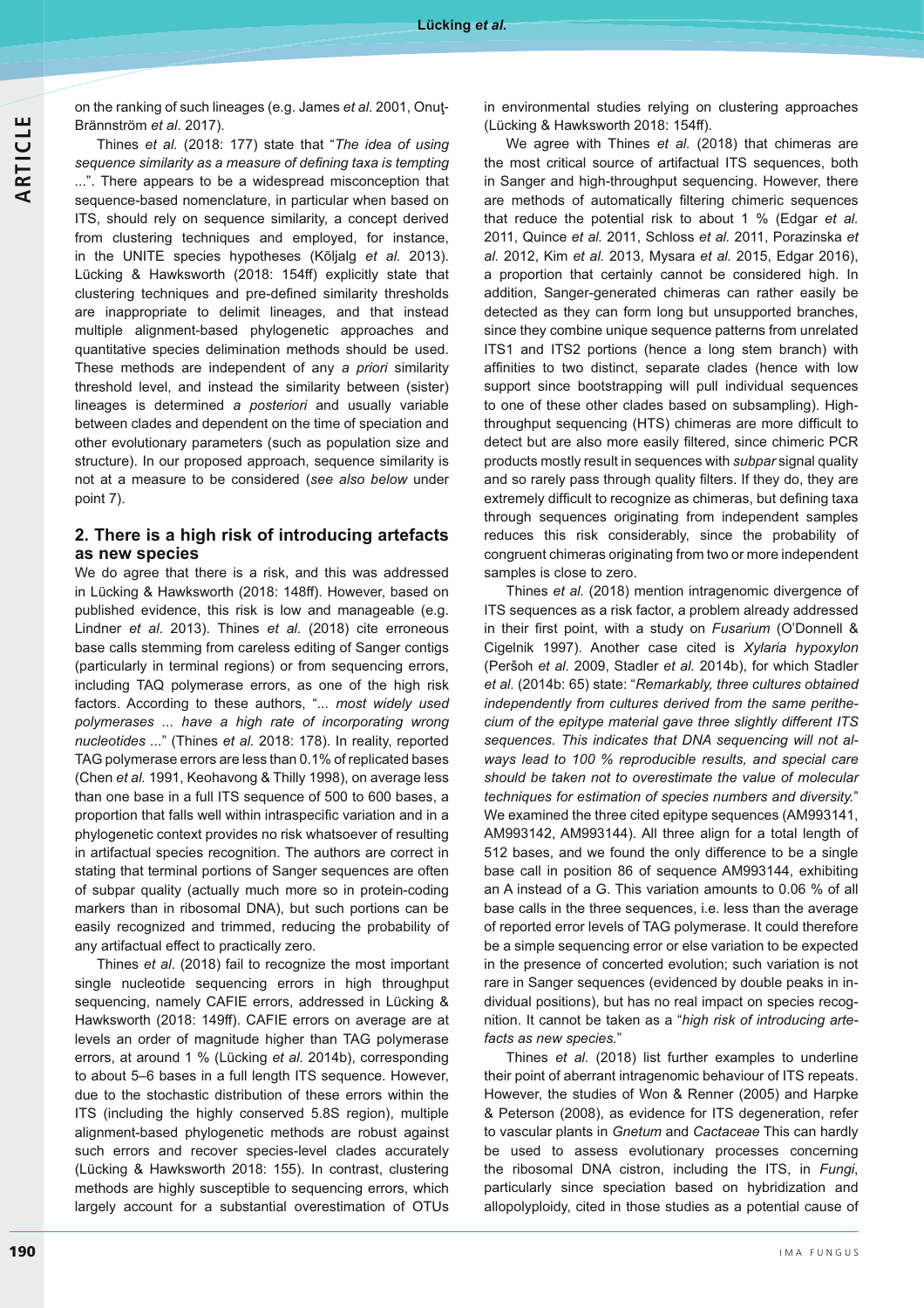ITS degeneration, is widespread in vascular plants, but is of uncertain frequency in *Fungi*. A more appropriate reference for *Fungi* would have been Li *et al*. (2013), which according to Thines *et al*. (2018) underlines a potential lack of concerted evolution, but mostly deals with presumed ITS pseudogenes in *Ophiocordiceps sinensis*. Pseudogenes evolve within the genome of one lineage and explore new phylospace independent from other lineages; they therefore should not cluster with ITS variants of other lineages. An example is the study of Lindner & Banik (2011) on *Laetiporus*, in which a single species, *L. cincinnatus*, was found to contain multiple ITS variants. All these cluster with support with other species, in particular *L. sulphureus* (*see also* Lücking & Hawksworth 2018: 151ff), and the only explanation for such a pattern is hybridization and introgression, not ITS degeneration and pseudogene formation. The distinction between pseudogenes and hybridization is critical, since the latter does not "*... produce artefact shadow taxa ...*" as Thines *et al*. (2018: 178) claim, but corresponds to real species, independent whether of their ITS is detected in the hybrid genome of another species. Implementating ITS meta-barcoding in *Candida s.lat*., Colabella *et al*. (2018) found, depending on mapping procedures, identity values for reads from strains of two different species to the expected ITS sequence (from Sanger sequencing) of between 97.9% and 99.8%. These values were interpreted as intragenomic variation, but could at least in part be due to sequencing errors, as the proportions compare with those found by Lücking *et al*. (2014b); nevertheless, the suggested mapping procedures resulted in rather high accuracy to detect the correct species. The authors also found that some reads were "*... highly homologous ... to the rDNA of other species ...*" (Colabella *et al*. 2018: 99), further supporting the hypothesis that intragenomic ITS variation is chiefly due to hybridization rather than pseudogene formation.

# **3. There is no consensus regarding the data type or amount needed for species delimitation**

We wholeheartedly agree with this point! However, such a consensus is not necessary. A scientific approach that relies on a pre-defined consensus, such as clustering based on similarity thresholds, is flawed. Rather, scientific analysis should be independent and not be based on *a priori* assumptions and instead enable us to test assumptions *a posteriori*. There are numerous analytical methods to properly analyze sequence data, elaborated in Lücking & Hawksworth (2018), and statistical approaches can be employed to determine how many independent sequences of a certain length are needed to render clades statistically reliable (*see below* under point 7).

# **4. Voucherless data are not reproducible**

Thines *et al.* (2018) argue that DNA sequence types without physical voucher specimens are not reproducible. In addition, DNA sequence types do not allow the assessment of other characters, including phenotype and other molecular markers. While the latter statement is correct (and discussed further below and in Lücking & Hawksworth 2018: 146ff), this has little to do with reproducibility. The latter refers to the original data, i.e. the sequence(s) used to define a species and in particular the sequence type, and not the assessment of additional features. This issue has rarely been questioned in Sanger sequences, although the problem of reproducibility applies equally to both Sanger and HTS data and both have analogous underlying sources. Sanger and HTS sequences come from specimens or environmental samples, respectively, and these can always be restudied (if stored properly) or other specimens or samples can be gathered under the same conditions. Both generate DNA extracts and PCR products that can be reanalyzed, and both result in sequences (reads) based on trace files that can be reassessed. Unfortunately, in most cases neither specimens nor samples, or DNA extracts and PCR products, or trace files, are readily accessible to investigators other than those who produced the data, and proper storage is often not guaranteed. However, reproducibility of the original sequence data is possible in quite an analogous way in both Sanger and HTS sequences, so potential problems of reproducibility equally apply to both. Therefore, this cannot be used as an argument against sequence-based nomenclature.

In addition, sequences are evaluated in an alignmentbased phylogenetic context and potential problems can be detected that way. An example is GenBank accession AF356664, which caused an entire class of *Fungi*, *Eurotiomycetes*, to erroneously appear nested within another class, *Lecanoromycetes*, due to a "multilocus chimera" (Lücking & Nelsen 2018). Highly congruent sequences originating from independent sources have an astronomically low possibility to be artifactual, which provides a means of testing the data without the need to go back to the source and reproduce the actual sequence (*see below*). The same approach can (and must) be used in sequence-based nomenclature (Hawksworth *et al.* 2016, 2018, Lücking & Hawksworth 2018: 149ff).

### 5. Sequence-based types cannot be verified

We are not sure why the authors list this as a separate point, as it is fully congruent with their previous argument. As mentioned above, a simple but effective means of testing a sequence is whether the same or a highly congruent sequence occurs in independent samples. A reliable statistical test can be employed to compute the probability that N sequences of length L from X independent samples are so similar that they cluster with strong support in a monophyletic clade, but instead of being of common descent represent sequencing artifacts. It can be shown that for N and  $X \geq 5$  and  $L \geq 200$  (e.g. separate ITS1 or ITS2 regions), this probability becomes astronomically small. Even if the sequences are from the same sample or run, the same principle applies, since HTS sequences are generated from independent PCR products in separate wells and the repetition of the same stochastic sequencing error, including chimeras, in separate PCR products and wells is highly unlikely and substantially decreases with increasing number of congruent sequences. Ergo, HTS-derived sequence types can be effectively tested, and so can the resulting clades.

### **6. Sequence-based types are not relatable**

Thines *et al.* (2018) again argue that sequence types cannot be attached to specimens (which is indeed the essence of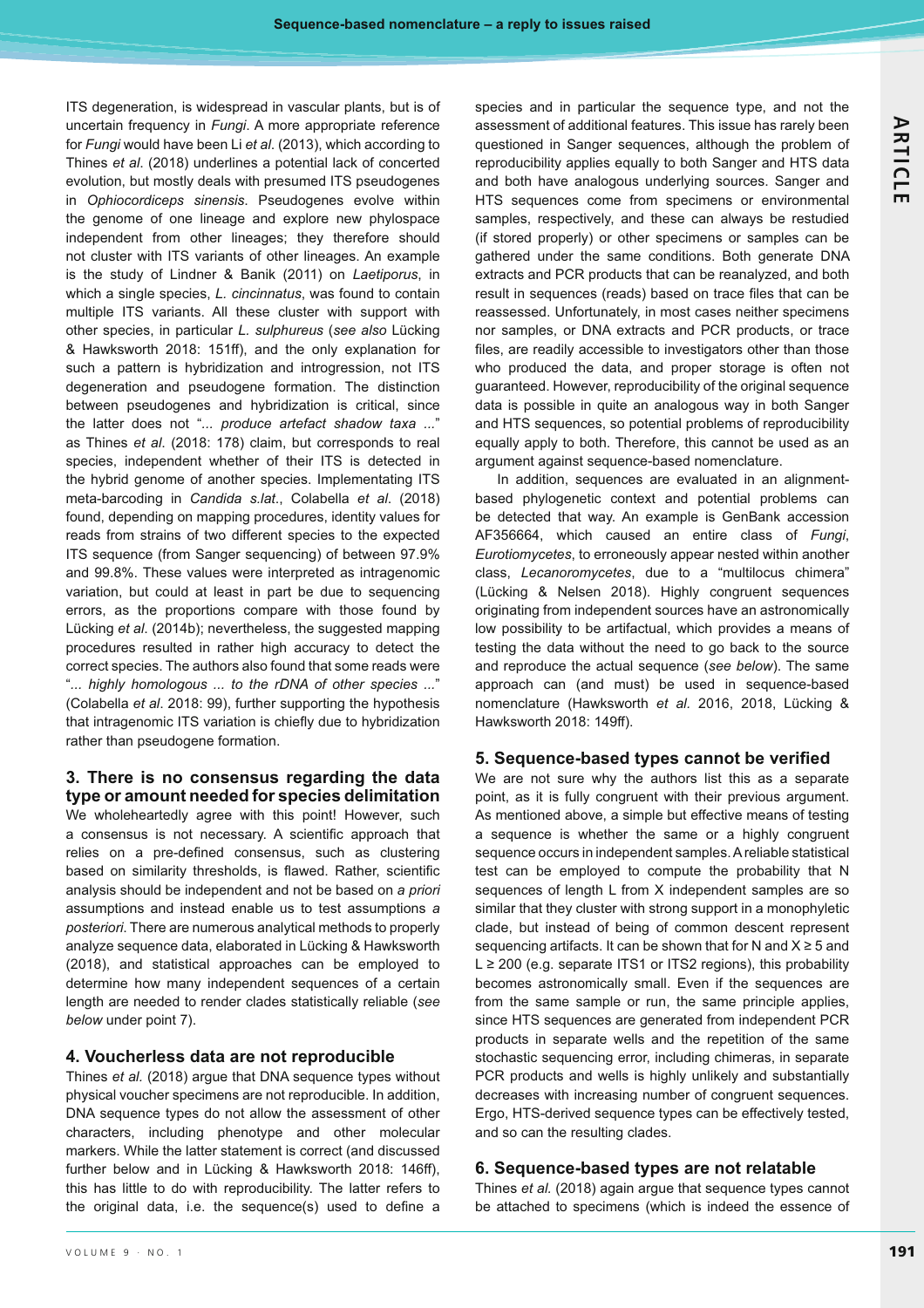sequence-based nomenclature) and that therefore other characters cannot be assessed, a valid argument but essentially repeating points (4) and (5). Sequence-based nomenclature needs to be based on the molecular data of a single marker in order to work, and this is indeed a shortcoming of this approach, acknowledged by Lücking & Hawksworth (2018: 146ff). However, this issue relates in part to the potential limitations of ITS as a single barcoding marker (*see also* reply to Zamora *et al*. above), many of which are perceived rather than real, as shown in Lücking & Hawksworth (2018: 150ff), and do not relate to the use of a sequence type *per se*. While some limitations exist, the gain in producing named reference sequences across a broad range of unclassified fungal lineages surely far surpasses its problems.

We do agree with Thines *et al.* (2018: 179) that: "*Presently about 120 000 species are acknowledged, but there are more than 400 000 names ... Only a mere fraction of the 120 000 accepted species have DNA sequences*  deposited. If species were named based on environmental *sequences, and they were given the same status as species with specimens, the risk would arise that all work done*  before the first DNA sequences were deposited in GenBank, *in 1991, would be deliberately ignored.*" Since priority only applies within the same rank, we have to be concerned with approximately 240 000 species level names in *Fungi* as of this date (not 400 000), but this number is still extremely high considering that only a fraction, approximately 35 000 names or 15 %, have sequence data attached to them (Lücking & Hawksworth 2018: 152). This is in our view the core problem of sequence-based nomenclature, and Lücking & Hawksworth (2018: 152ff) considered this at some length, not only quantifying the problem but also offering solutions, something not acknowledged by Thines *et al.* (2018). Lücking & Hawksworth (2018: 153 Table 2) computed the average statistical synonym error rate, i.e. the proportion of new sequence-based species actually conspecific with previously established names lacking sequence data, as function of predicted overall species richness of *Fungi*. The proportion of inadvertent synonyms among new names based on sequences only ranges from about 20 % (assuming 700 000 fungal species), to about 10 % (assuming 1.5 million), to about 5 % (assuming 3 million). If currently there are 240 000 species level names in fungi, with 120 000 species accepted, and the number of true synonyms among the remaining 120 000 names ranges between zero and 60 000, the historical error rate of inadvertent synonymy lies between 33 % and 50 %. While a projected synonym error rate in sequencebased nomenclature between 5 % and 20 % compares quite favorably to the historical error rate based on physical types, this rate is still too high; Lücking & Hawksworth (2018: 153, Box 5) therefore proposed: "*For a new species based on a sequence type, without a physical voucher specimen, to be validly established ... available names in the containing genus*  [must] have been linked to a phylogenetically defined and *named clade different from that with the new species ... or must have been established as valid species or synonyms in*  other genera. [In addition] Names based on sequence types *are not given priority over names based on physical types ..., unless later epitypified with a matching specimen or culture."* 

Finally, Thines *et al.* (2018: 179) argue that "*... sequence data do not relate to any real-world object.*" This is the same as saying that spoors, even if distorted, are not caused by actual animals but are artifacts of tracking. The entire community of biodiversity researchers, evolutionists, geneticists, etc., may hopefully join us in disagreeing with this statement.

### **7. Sequences of reported OTUs are derived, not actual sequences**

This is another point based on a misconception. While studies based on environmental sequence data often operate with cluster-derived OTUs, only in some cases are these reported as consensus sequences; in reality, each OTU is the cluster of original sequence reads contained therein. Data from environmental sequencing studies deposited in the SRA are exclusively original reads, not OTU consensus sequences. These reads are as real as Sanger sequences; in fact, HTS reads are raw sequences whereas Sanger sequences are typically consensus contigs of two or more raw sequences, so the argument of "derived" consensus sequences applies more to Sanger sequences than to HTS reads. While we agree with the statement that "*OTU sequences do not need to correspond to an actual sequence found in an organism, as they are derived sequences*" (Thines *et al.* 2018: 180), this argument is not pertinent since a DNA sequence type cannot be a cluster- or clade-based consensus but must always be the actual sequence best representing the clade.

Since Lücking & Hawksworth (2018) unmistakably advocated that clustering methods are inappropriate for delimiting sequence-based taxa (*see above*), we are astonished by the statement that "*... it would be unclear where to draw boundaries between the different OTUs as there will always be the potential for overlap between OTUs if they are derived from rather similar sequences.*" (Thines *et al.* 2018: 180). The authors apparently ignore the fundamental principles of multiple alignment-based phylogenetic analyses and quantitative species recognition methods now routinely applied to delimit clades, whether based on single or multiple markers, methods used by themselves on multiple occasions (e.g. Peršoh et al. 2009, Thines & Kummer 2013, Choi et *al.* 2015, Liu *et al.* 2016, Kijpornyongpan & Aime 2017, Hongsanan *et al.* 2017, Raja *et al.* 2017, Réblová *et al.* 2018).

#### **8. Sequence-based types favour well-funded large mycology labs and leave researchers in developing countries behind**

This statement appears to assume that sequence-based nomenclature is introduced by the same researchers that produce the environmental sequence data. This contradicts the statement made on the same page under their point (9): "If it is possible to publish new species from the computer just *on the basis of a DNA sequence* ..."

Sequence-based nomenclature is essentially a computational exercise; it is by no means trivial and requires considerable skill and understanding, but in terms of logistics, all that is needed is a computer and access to the internet, with freely available software and multi-core servers such as CIPRES (Miller *et al*. 2010), as well as the corresponding data repositories (SRA, GenBank). The SRA currently holds more than a billion fungal ITS reads (Lücking & Hawksworth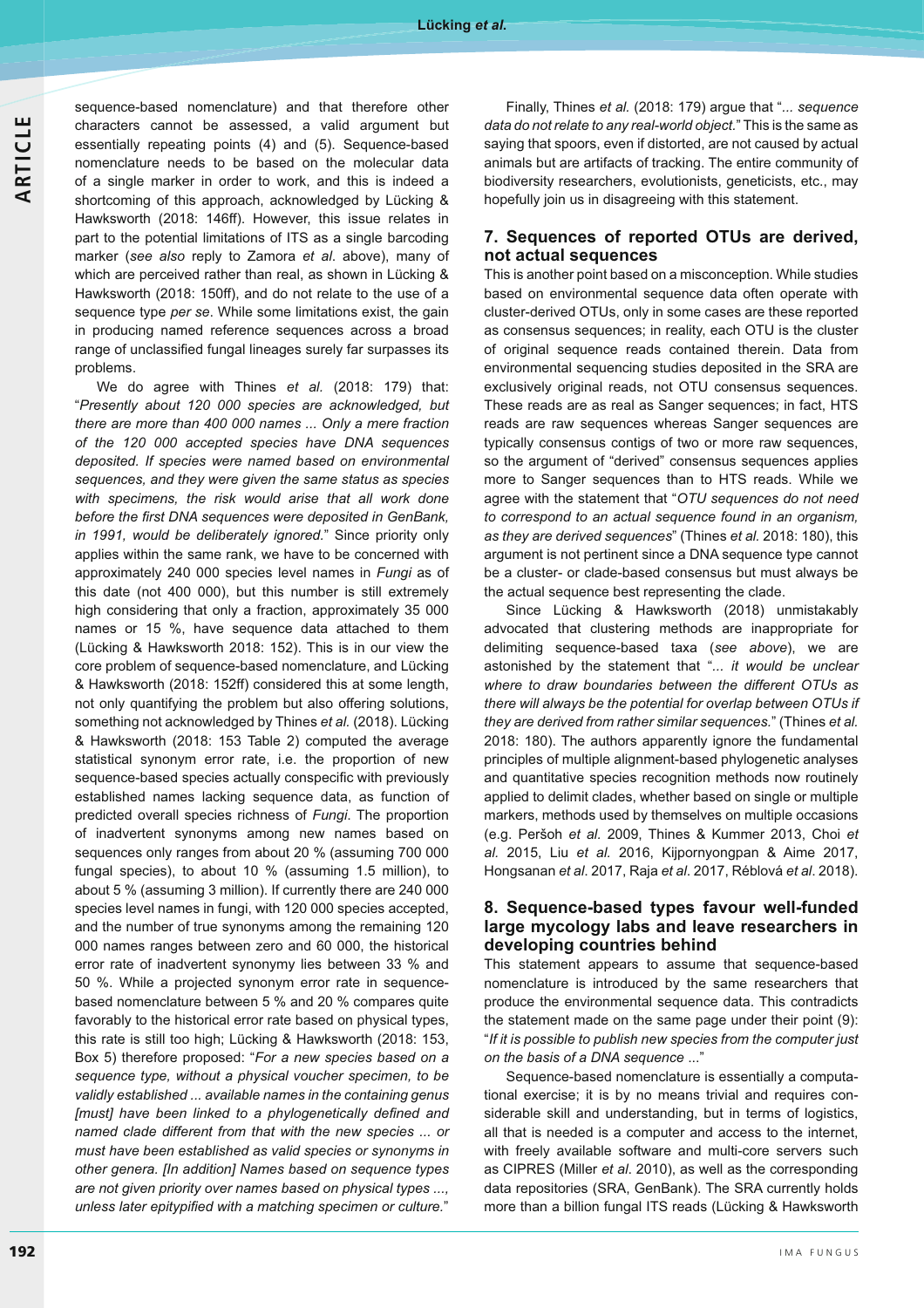2018: 144) and just analysing these in a solid phylogenetic context would keep numerous researchers occupied for quite some time without any new environmental sequence data being generated. Such analyses can be done in virtually any part of the world which, quite to the contrary, gives researchers in less developed countries access to an entirely new dimension of fungal biodiversity research, research that almost nobody has been doing to this point, so why keep others from doing it?

# **9. Allowing sequence-based types would be detrimental for mycology as a discipline**

We respectfully disagree. Citing Nilsson *et al.* (2016), Thines et al. (2018: 180) state: "If the act of publishing a *sequence could be seen as the formal act of introducing a new species, there is a high risk that interest in the actual discovery of the organism would diminish, as the discovery of the actual organism would become the equivalent of an*  epitypification, which would probably be done for only a few highly prevalent or interesting organisms." We find it difficult to follow this argument. If bigfoot would be formally named based on its footprints (some authors relate it to the extinct ape genus *Gigantopithecus*, so it might already have a name), people would not stop looking for the creature (even if DNA data suggest that its Himalayan counterpart, the yeti, may just be a bear; see Sykes *et al*. 2014, Gutiérrez *et al*. 2015). Also, mycology cannot be reduced to naming things. Fungal nomenclature is a part of mycology, but the essence of mycology is elucidating the role of fungi in ecosystems, their impact as pathogens of crops and humans, and their innumerable potential applications in food, pharmaceutics, acid and enzyme production, and biological control. None of this can be done with sequences; the physical fungus is always required, and hence naming sequences is not a threat to any other field of mycology.

Notably, the authors apparently inadvertently make this argument themselves: "*Another problematic issue is that if sequence data were accepted as type, specimens might be seen as obsolete ... This could herald the end of fungaria and the decline of culture collections, even though these might hold the key for substances of unpredictable value for human welfare, such as antibiotics, therapeutically relevant metabolites, as well as platform chemicals and enzymes for biotechnology.*" Since (ITS) sequence data are only useful to define clades and hold no information on features or properties, let alone possible importance and applications, there would be no reason or pressure to reduce or eliminate fungaria or culture collections. Naming sequences does not change the need for having the actual fungus at hand; to the contrary, providing a formal nomenclatural framework for fungi known only from sequences makes obtaining funding for the study of these and assessments of their potential properties more likely, especially based on the context in which the sequences were detected. With sequence-based nomenclature, other fields of mycology would not stop or slow down, but we would not have to wait for centuries until a substantial portion of the fungi on Earth has been named.

We agree that: "*There is also the risk that in systems where quantity in research is valued higher than quality, massive amounts of names without detailed quality checks* 

would be published, flooding fungal nomenclature with tens *of thousands of meaningless names that would need to be sorted out in future decades or centuries.*" (Thines *et al.* 2018: 180). Together with the risk of naming species that already have a name not attached to a sequence, this is certainly the most critical issue of this approach, and therefore we advocate strict quality control (e.g. Lücking & Hawksworth 2018: 156, Box 6). Such quality control can be enforced, and while nomenclaturists argue that rules how to perform science should not be part of the *Code*, complementary guidance can be agreed and provided by international bodies such as the ICTF. We see a viable solution in giving sequence-based names a unique identifier, such as a "nom. seq." suffix (see *above*), which are accepted as valid but do not have priority over specimen-, culture-, or illustration-based names. Such names could then be fully incorporated into the fungal system (i.e. removing the suffix and the priority limitation) through two mechanisms: (a) epitypification with a physical specimen or culture; or (b) periodical evaluation of a list of names by a committee operating under the ICTF and applying rigorous quality control.

Interestingly,Thines *et al.* (2018: 180) also appear to argue for some sort of sequence-based nomenclature: "*... nonmycologists ... often tend to assign the species or genus name according to the most similar DNA sequence found in a BLAST search. This has led to manifold inaccuracies, which has prompted ... to encourage a more accurate treatment*  of the taxonomy of the species. A DNA based typification *would send the wrong signal also to the scientists of other communities who, for a correct interpretation of their results, rely on mycologists providing sound species concepts using*  polyphasic methodology." The issue is not that identifications are naively based on BLAST searches, but that BLAST searches increasingly return results such as "uncultured fungus" and similar unspecified designations (Fig. 1). If these entities do not start to be formally named in some way, the problem will intensify exponentially.

Thines *et al.* (2018) postulate that mycologists will eventually provide "*... sound species concepts using polyphasic methodology*", which is certainly a desirable goal, but is not bound to happen within a reasonable time frame, due to the enormous number of fungal species that need to be named. Assuming a reasonable time frame of 50 to 100 years (Lücking & Hawksworth 2018: 145, Box 1) and a predicted number of between 1.5 and 3 million fungal species, the current rate of little over 2000 new species per year would have to be increased to between 15 000 and 60 000 new species per year (Fig. 2). Since 2008, the number of new species described each year has increased on average by 100; projecting this increase would result in 7500 new species per year by 2068 (50 years) and 12 500 new species per year by the year 2118 (100 years). By then, we would have described an impressive 757 000 new species and surpassed plants. However, not only would this linear increase not approach the minimum rate to describe 1.5 million new species within 100 years, but it would be unrealistic. The current increase of about 100 additional new species per year is largely based on more effective approaches to detect and describe new fungal species, including an increased number of mycology students particularly in tropical regions of the world, such as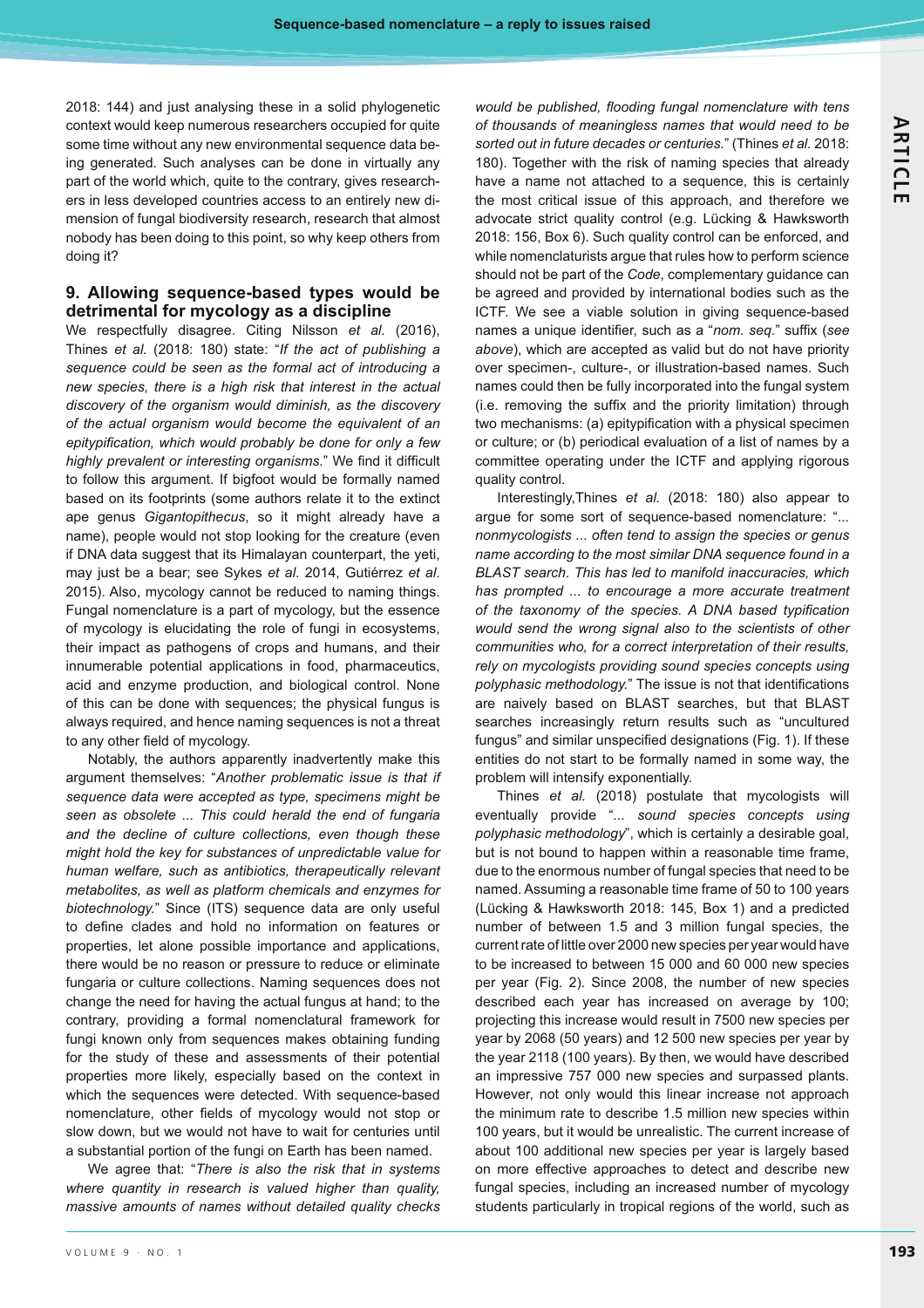



**Fig. 2.** Necessary increase in the rate of newly described fungal species per year to reach a certain predicted number within reasonable time frames of 50 and 100 years, respectively.

at the Federal University of Pernambuco in Brazil (https:// www3.ufpe.br/ppgbf/index.php?option=com\_content&view= article&id=445&Itemid=246), and the Mushroom Research Centre in Thailand (http://www.mushroomresearchcentre. com), and the Key State Laboratory of Mycology in the Chinese Academy of Sciences. However, this tendency may reach a plateau, because of a lack of posts in mycology for the emerging students. Also, mycology and other fields are increasingly shifting towards applied high-tech areas, and the support for alpha-taxonomy, biodiversity inventories, and naming organisms can sadly be expected to further decrease. We therefore predict that the annual rate of new fungal species being described from physical specimens and cultures will rise but level off at below 5000 species per year, possibly even below 3000. Of the "50 most wanted fungi" based on environmental sequencing data (Nilsson *et al*. 2016), one has been formally described based on cultures (James & Seifert 2017, Torres-Cruz *et al*. 2017), so "*... the*  hard work of finding and describing these unknowns ..." (James & Seifert 2017: 362) indeed proceeds at a slow pace. However strong the desire may be to name fungi based only on physical specimens or cultures, for hundreds of thousands to millions of species this is not possible, unless we are content to wait several more centuries, when most of the habitats potentially yielding new species will have vanished.

### **10. An introduction of sequence-based nomenclature is impossible at present due to the fast pace at which sequencing technologies develop**

The development of new technology has shaped fungal classifications (and all other fields of science) virtually since the beginning of time, factually since the start of fungal

nomenclature in 1753 (Crous *et al*. 2015). In no single case when new technologies developed, such as the light microscope, tools to analyze chemical products, the electron microscope, and finally DNA sequencing, the mycological community first evaluated the new methodologies before they started to be used as tools in the formal classification of fungi. We do not see the reason why this should not be the case now.

At the start of formal fungal nomenclature, fungi were essentially classified based on their morphology and substrate ecology (including hosts).Today we know that a classification based on a polyphasic approach including molecular data, anatomy, chemistry, morphology, etc. is much more robust. Yet, even if we sometimes may wish away the additional work required to assess old types and protologues, we never seriously considered a provision in the Code that fungal nomenclature should have started officially in 1990. Even if we did: molecular sequencing is constantly developing, having started with a few selected markers and techniques that now seem ancient and obsolete; yet there was no movement proposing to wait in formalizing results from molecular studies until techniques became more advanced. Why now? We cannot help to see this reluctance as based on irrational fear, rather than scientific arguments. Even if we waited for entire genome sequences to be derived from environmental DNA, these likely would not result in significant advances over studies using selected markers, rendering the considerable amount of additional resources to obtain and analyse genomes from numerous species almost futile. Wherever technology will be taking us, the bulk of species delimitation studies and environmental metabarcoding approaches will continue to use few, selected barcoding markers (e.g. Quaedvlieg *et al*. 2012). Also, if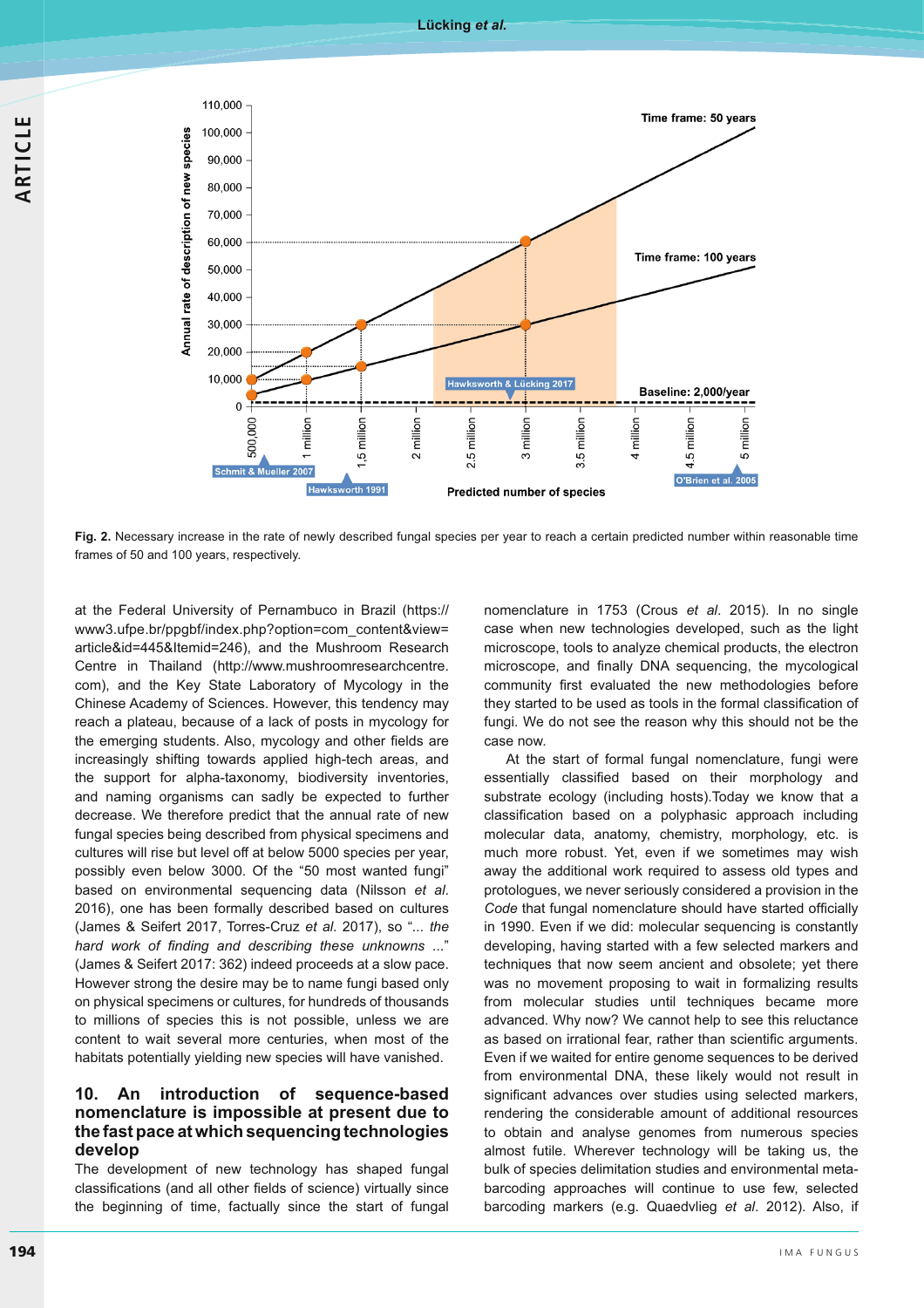clades are clearly defined and supported based on single or few markers, no new technology in the future will essentially chance this.

We agree with Thines *et al.* (2018: 181) in saying: "*At present, any such approaches are probably as useful as it had been to define communication standards for current* mobile phones when the first portable telephones appeared *in the late 80's.*" Indeed, relating to this analogy: we do not propose to set future communication standards, we propose to start using portable phones! Why? Because only their use, however primitive, fosters their advancement. The computational community is already putting substantial resources into phylogeny-based analyses of environmental sequences that compete with clustering methods in speed but far surpass them in accuracy (Berger *et al*. 2011, Zhang *et al*. 2013, Carbone *et al*. 2017, Barbera *et al*. 2018). Allowing formal sequence nomenclature would stimulate this field in unprecedented ways and all mycologists would profit from this.

## **PROPOSALS**

In order to progress this issue at IMC11, rather than let it drift and be a potential source of confusion and frustration for at least another four years, we suggest two alternatives be considered as amendments "from the floor" of the Nomenclature Session:

**(1)** In the event of the proposals being accepted, to add the following *Note* to Chapter F of the Code under Art. F.4.2:

*Note:* **Sequence-based names are to be registered in one**  of the approved repositories and allocated an identifier,

but indicated by the addition of the suffix "nom. seq." **(***nomen sequentium***) after the name to indicate the special status of those names: Such names have priority over other sequence-based names, but do not have priority over names based on physical types (including**  cultures) or illustrations, until epitypified by a matching **specimen or culture or included in a list of protected names.** 

**(2)** In the event of the formal proposals F-005 and F-006 (Hawksworth *et al*. 2018) not being accepted, to add the following new *Note* and an *Example* to Chapter F of the *Code* under Art. F. 5.5 (which deals with registration matters):

**"***Note X:* **In the case of designations based on molecular sequence data where there is no specimen or illustration available to serve as a nomenclatural type, the designations are to be registered in one of the approved**  repositories and allocated an identifier, but when **released after effective publication such designations are to have "***nom. seq.***" (***nomen sequentium***) appended to indicate that the names are effectively published but**  remain not validly published until typified as required by **this** *Code***.**

*Example X:* **The designation** *Hawksworthiomyces sequentia* **de Beer & al. (in Fungal Biology 120: 1332.**  2016) was assigned the identifier MB815690, but as it **lacks a** *Code***-compliant type it is to be referred to as**  *H. sequentia* **de Beer & al.** *nom. seq.* **or** *H. sequentia nom. seq.***, but not** *H. sequentia***. The designation would remain available for use but not be validly published until**  typified by a specimen or illustration, and priority would date from the final act of validation, the later typification.

#### **Box 2**

**Possible topics and guidance that might be included in a** *Code of Practice* **on the introduction of sequence-based names.** 

In fungal nomenclature, when novel lineages are detected based on environmental (or analogous) sequence data alone, without a physical specimen or illustration, designations of new taxa can be formally introduced under the following conditions**:**

- - Sequence-based names must always be used with the agreed designation indicating their special status, for example *Neoarchaeorhizomyces nom. seq.* and; *Neoarchaeorhizomyces paradoxus nom. seq*.
- -Limitations of priority in relation to specimen- and illustration-based names.
- - Sequence-based names should not be introduced in genera that contain names not linked to phylogenetically defined clades.
- -Registration in the mandated repositories is required.
- - Sequence-based names should be introduced in accordance with the following protocol: (a) Full ITS as the barcoding marker.

(b) Multiple alignment-based phylogenetic analysis in combination with quantitative, single-marker species recognition methods; clustering methods with preset similarity thresholds are not allowed.

(c) A clade formally recognized as species must contain at least five sequences from five independent samples (to be identified by their SRA sample accession numbers or GB accession numbers).

(d) The type sequence is not the clade consensus but the individual sequence best matching the clade consensus (to be determined quantitatively using an identify matrix).

(e) The underlying phylogeny used to establish new species in a given genus should contain all other species previously established in the genus.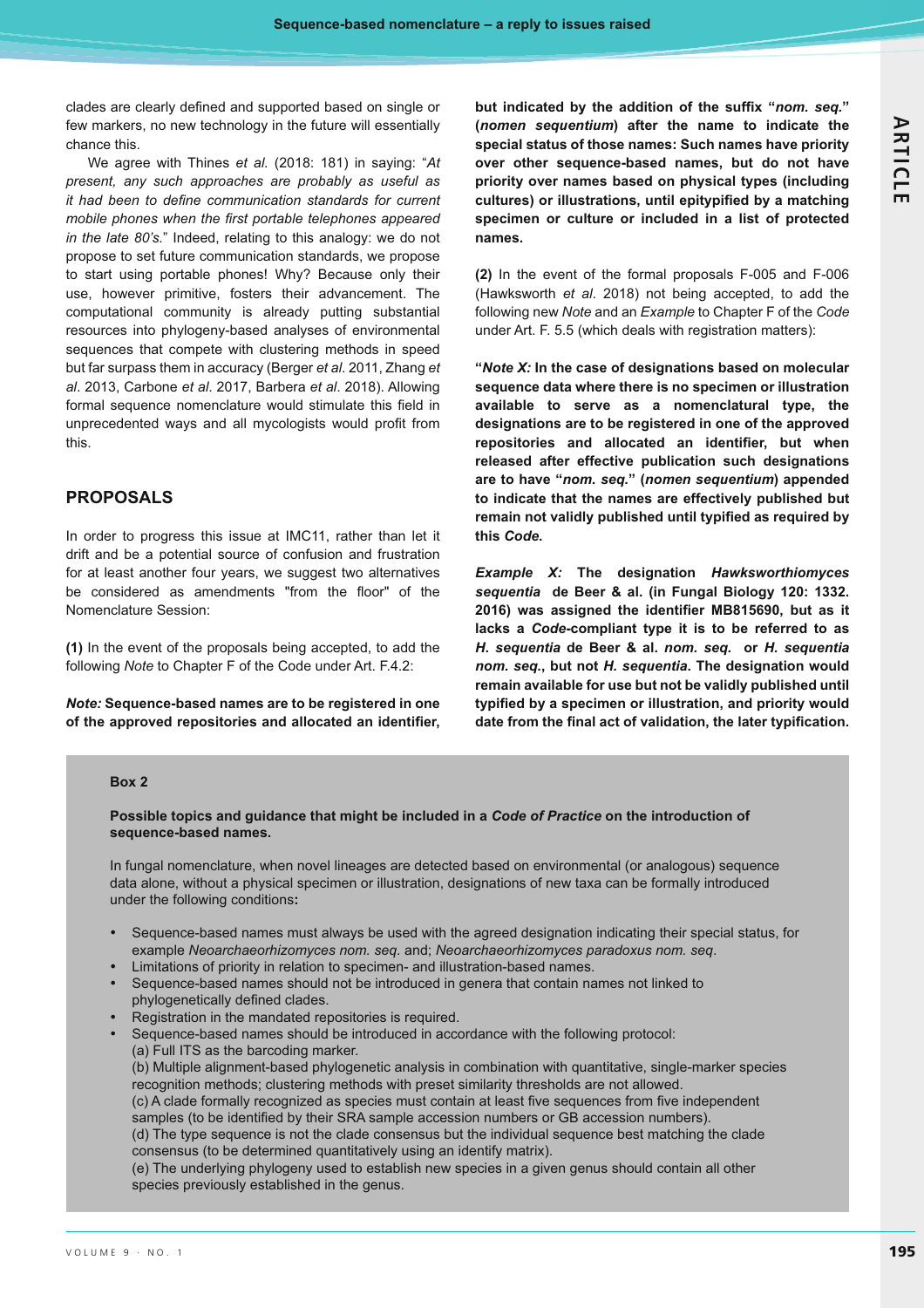The International Code of Nomenclature for algae, fungi, and *plants* has always been careful not to make rules relating to taxonomic practice in order not to constrain scientific approaches, but we see advantage in having some additional guidance available which is provided by the international scientific community, and in the case of fungi this could be the ICTF. Such guidance could be on the lines of what is included here in Box 2, which would be analogous to Appendix 11 in the prokaryote *Code*.

## **ACKNOWLEDGEMENTS**

We appreciate the frank and open contributions to this debate provided by many of our mycological colleagues around the world, which have assisted us in the clarification of our ideas and the formulation of the modified proposals and provisions now made.

# **REFERENCES**

- Barbera P, Kozlov AM, Czech L, Morel B, Darriba D, *et al*. (2018) EPA-ng: massively parallel evolutionary placement of genetic sequences. *BioRxiv*: 291658.
- Berge, SA, Krompass D, Stamatakis A (2011) Performance, accuracy, and web server for evolutionary placement of short sequence reads under maximum likelihood. *Systematic Biology* **60**: 291–302.
- Carbone I, White JB, Miadlikowska J, Arnold AE, Miller MA *et al.* (2017) T-BAS: Tree-Based Alignment Selector toolkit for phylogenetic-based placement, alignment downloads and metadata visualization: an example with the Pezizomycotina tree of life. *Bioinformatics* **33:** 1160–1168.
- Chen J, Sahota A, Stambrook PJ, Tischfield JA (1991) Polymerase chain reaction amplification and sequence analysis of human mutant adenine phosphoribosyltransferase genes: the nature and frequency of errors caused by Taq DNA polymerase. *Mutation Research* **31**: 169–176.
- Choi YJ, Klosterman SJ, Kummer V, Voglmayr H, Shin HD, Thines M (2015) Multi-locus tree and species tree approaches toward resolving a complex clade of downy mildews (*Straminipila*, *Oomycota*), including pathogens of beet and spinach. *Molecular Phylogenetics and Evolution* **86**: 24–34.
- Colabella C, Corte L, Roscini L, Bassetti M, Tascini C, *et al*. (2018) NGS barcode sequencing in taxonomy and diagnostics, an application in "*Candida*" pathogenic yeasts with a metagenomic perspectiv. *IMA Fungus* 9: 91-105.
- Crous PW, Braun U, Hunter GC, Wingfield MJ, Verkley GJM, et al. (2013) Phylogenetic lineages in *Pseudocercospora*. *Studies in Mycology* **75**: 37–114.
- Crous PW, Hawksworth DL, Wingfield MJ (2015) Identifying and naming plant pathogenic fungi: past, present, and future. *Annual Review of Phytopathology* **53**: 247–267.
- Del-Prado R, Divakar PK, Lumbsch HT, Crespo AM (2016) Hidden genetic diversity in an asexually reproducing lichen forming fungal group. *PloS One* **11** (8): e0161031.
- Edgar, RC (2016) UCHIME2: improved chimera prediction for amplicon sequencing. *bioRxiv*: 074252.
- Edgar RC, Haas BJ, Clemente JC, Quince C, Knight R (2011) UCHIME improves sensitivity and speed of chimera detection.

*Bioinformatics* **27**: 2194–2200.

- Fernández-Mendoza F, Domaschke S, García MA, Jordan P, Martín MP, Printzen C (2011) Population structure of mycobionts and photobionts of the widespread lichen *Cetraria aculeata*. *Molecular Ecology* **20**: 1208–1232.
- Geml J, Laursen GA, O'Neill K, Nusbaum HC, Taylor DL (2006) Beringian origins and cryptic speciation events in the fly agaric (*Amanita muscaria*). *Molecular Ecology* **15**: 225–239.
- Gomes RR, Glienke C, Videira SIR, Lombard L, Groenewald JZ, Crous PW (2013) *Diaporthe*: a genus of endophytic, saprobic and plant pathogenic fungi. *Persoonia* **31**: 1–41.
- Grube M, Gaya E, Kauserud H, Smith AM, Avery SV, *et al*. (2017) The next generation fungal diversity researcher. *Fungal Biology Reviews* **31**: 124–130.
- Gutiérrez EE, Pine RH (2015) No need to replace an "anomalous" primate (*Primates*) with an "anomalous" bear (*Carnivora*, *Ursidae*). *ZooKeys* **487**: 141–154.
- Harpke D, Peterson A (2008) Extensive 5.8 S nrDNA polymorphism in *Mammillaria* (*Cactaceae*) with special reference to the identification of pseudogenic internal transcribed spacer regions. *Journal of Plant Research* **121**: 261–270.
- Hawksworth DL (2017) DNA sequences as types: a potential loophole in the rules discovered. IMA Fungus 8: (4).
- Hawksworth DL, Hibbett DS, Kirk PM, Lücking R (2016) (308–310) Proposals to permit DNA sequence data to serve as types of names of *Fungi*. *Taxon* **65:** 899–900.
- Hawksworth DL, May TW, Redhead SA (2017) Fungal nomenclature evolving: changes adopted by the 19th International Botanical Congress in Shenzhen 2017, and procedures for the Fungal Nomenclature Session at the 11th International Mycological Congress in Puerto Rico 2018. IMA Fungus 8: 211-218.
- Hawksworth DL, Hibbett DS, Kirk PM, Lücking R (2018) (F-005-006) Proposals to permit DNA sequence data to be used as types of names of fungi. IMA Fungus 9: v-vi.
- Hibbett D (2018) More than a handful of dirt: sequence-based species description and the role of the ICN (a response to Seifert). *IMA Fungus* **9**: (20)–(22).
- Hibbett D, Abarenkov K, Koljalg U, Öpik M, Chai B, *et al.* (2016) Sequence-based classification and identification of Fungi. *Mycologia* **108**: 1049–1068.
- Hongsanan S, Maharachchikumbura SS, Hyde KD, Samarakoon MC, Jeewon R, *et al*. (2017) An updated phylogeny of *Sordariomycetes* based on phylogenetic and molecular clock evidence. *Fungal Diversity* **84**: 25–41.
- James TY, Seifert KA (2017) Description of *Bifiguratus adelaidae*: The hunt ends for one of the" Top 50 Most Wanted Fungi". *Mycologia* **109**: 361–362.
- James TY, Moncalvo JL, Li S, Vilgalys R (2001) Polymorphism at the ribosomal DNA spacers and its relation to breeding structure of the widespread mushroom *Schizophyllum commune*. *Genetics* **157**: 149–161.
- Keohavong P, Thilly WG (1989) Fidelity of DNA polymerases in DNA amplification. Proceedings of the National Academy of Sciences, *USA* **86**: 9253–9257.
- Kijpornyongpan T, Aime MC (2017) Taxonomic revisions in the *Microstromatales*: two new yeast species, two new genera, and validation of *Jaminaea* and two *Sympodiomycopsis* species. *Mycological Progress* **16**: 495–505.
- Kim M, Lee KH, Yoon SW, Kim BS, Chun J, Yi H (2013) Analytical tools and databases for metagenomics in the next-generation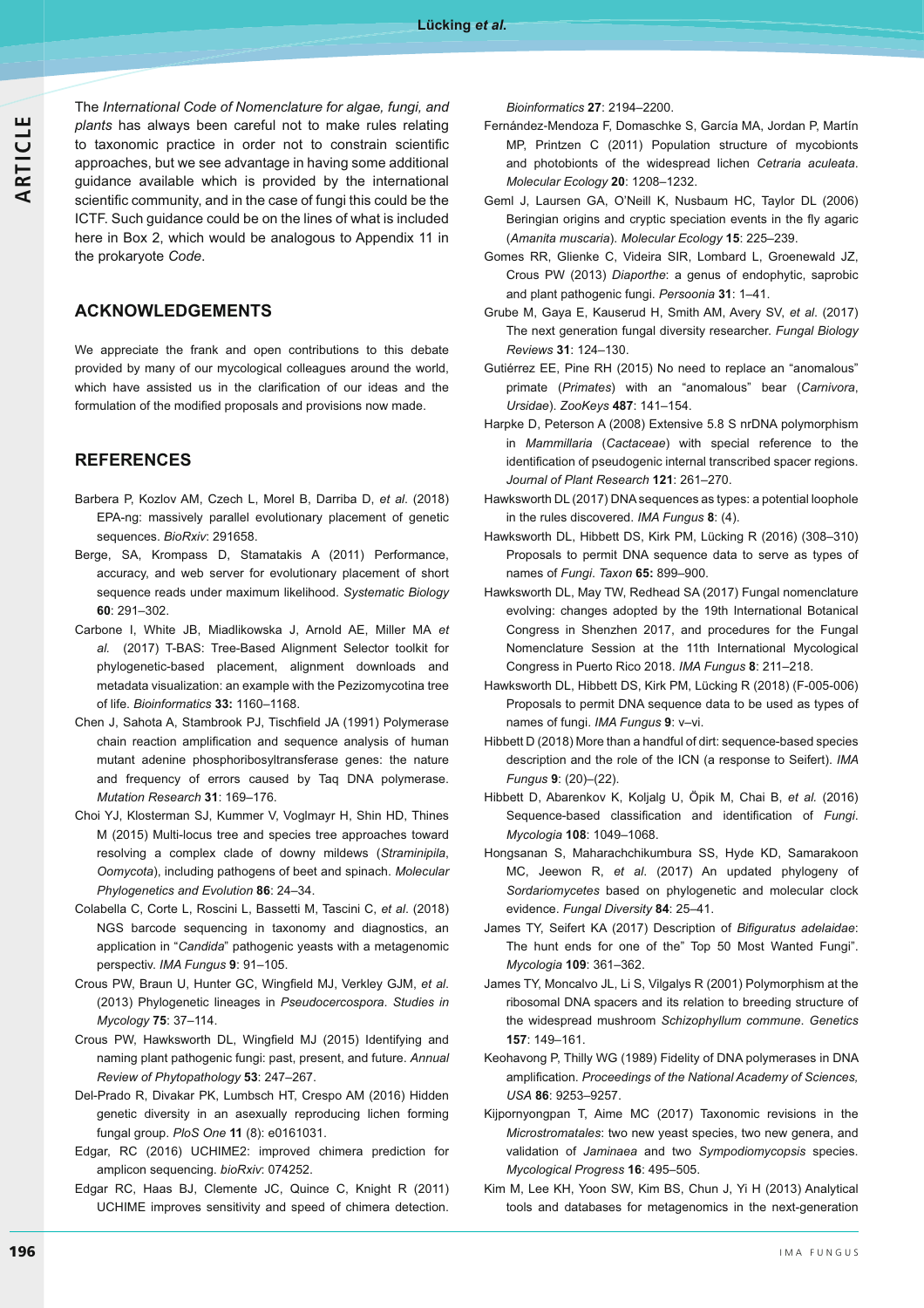sequencing era. Genomics & Informatics 11: 102-113.

- Kirk PM (2012) Nomenclatural novelties. Index of Fungi 1: 1.
- Kõljalg U, Nilsson RH, Abarenkov K, Tedersoo L, Taylor AF, *et*  al. (2013) Towards a unified paradigm for sequence-based identification of Fungi. Molecular Ecology 22: 5271–5277.
- Li Y, Jiao L, Yao YJ (2013) Non-concerted ITS evolution in *Fungi*, as revealed from the important medicinal fungus *Ophiocordyceps sinensis*. *Molecular Phylogenetics and Evolution* **68**: 373–379.
- Lindner DL, Banik MT (2011) Intragenomic variation in the ITS rDNA region obscures phylogenetic relationships and inflates estimates of operational taxonomic units in the genus *Laetiporus*. *Mycologia* **103**: 731–740.
- Lindner DL, Carlsen T, Nilsson HR, Davey M, Schumacher T, Kauserud H (2013) Employing 454 amplicon pyrosequencing to reveal intragenomic divergence in the internal transcribed spacer rDNA region in *Fungi*. *Ecology and Evolution* **3**: 1751–1764.
- Liu F, Wang M, Damm U, Crous PW, Cai L (2016) Species boundaries in plant pathogenic fungi: a *Colletotrichum* case study. *BMC Evolutionary Biology* **16**: 81.
- Lücking R, Hawksworth DL (2018) Formal description of sequencebased voucherless *Fungi*: promises and pitfalls, and how to resolve them. IMA Fungus 9: 143-166.
- Lücking R, Moncada B (2017) Dismantling *Marchandiomphalina* into *Agonimia* (*Verrucariaceae*) and *Lawreymyces* gen. nov. (*Corticiaceae*): setting a precedent to the formal recognition of thousands of voucherless *Fungi* based on type sequences. *Fungal Diversity* **84:** 119–138.
- Lücking R, Nelsen MP (2018) Ediacarans, protolichens, and lichenderived *Penicillium*: a critical reassessment of the evolution of lichenization in fungi. In *Transformative Paleobotany* (Krings M *et al*. (eds.): in press. Amsterdam: Elsevier.
- Lücking R, Dal Forno M, Sikaroodi M, Gillevet PM, Bungartz F, *et al*. (2014a) A single macrolichen constitutes hundreds of unrecognized species. *Proceedings of the National Academy of Sciences, USA* **111**: 11091–11096.
- Lücking R, Lawrey JD, Gillevet PM, Sikaroodi M, Dal Forno M, Berger SA (2014b) Multiple ITS haplotypes in the genome of the lichenized basidiomycete *Cora inversa* (*Hygrophoraceae*): fact or artifact? *Journal of Molecular Evolution* **78:** 148–162.
- Lücking R, Dal Forno M, Moncada B, Coca LF, Vargas-Mendoza LY, *et al.* (2017) Turbo-taxonomy to assemble a megadiverse lichen genus: seventy new species of *Cora* (*Basidiomycota*: *Agaricales*: *Hygrophoraceae*), honouring David Leslie Hawksworth's seventieth birthday. *Fungal Diversity* **84**: 139–207.
- Mark K, Saag L, Leavitt SD, Will-Wolf S, Nelsen MP, *et al*. (2016) Evaluation of traditionally circumscribed species in the lichen-forming genus *Usnea*, section *Usnea* (*Parmeliaceae*, *Ascomycota*) using a six-locus dataset. *Organisms, Diversity & Evolution* **16**: 497–524.
- Miller MA, Pfeiffer W, Schwartz T (2010) Creating the CIPRES Science Gateway for inference of large phylogenetic trees. *Proceedings of the Gateway Computing Environments Workshop* (GCE): 1–8. New Orleans.
- Moncada B, Lücking R, Suárez A (2014) Molecular phylogeny of the genus *Sticta* (lichenized *Ascomycota: Lobariaceae*) in Colombia. *Fungal Diversity* **64**: 205–231.
- Mysara M, Saeys Y, Leys N, Raes J, Monsieurs P (2015) CATCh, an ensemble classifier for chimera detection in 16S rRNA sequencing studies. *Applied and Environmental Microbiology* **81**:1573–1584.
- Nilsson RH, Wurzbacher C, Bahram M, Coimbra VR, Larsson E, *et al*. (2016) Top 50 most wanted fungi. *MycoKeys* **12**: 29–40.
- O'Donnell K, Cigelnik E (1997) Two divergent intragenomic rDNA ITS2 types within a monophyletic lineage of the fungus *Fusarium* are nonorthologous. *Molecular Phylogenetics and Evolution* **7**: 103–116.
- O'Donnell K, Ward TJ, Robert VARG, Crous PW, Geiser DM, Kang S (2015) DNA sequence-based identification of Fusarium: current status and future directions. *Phytoparasitica* **43**: 583–595.
- Onut-Brännström I, Tibell L, Johannesson H ( 2017) A worldwide phylogeography of the whiteworm lichens *Thamnolia* reveals three lineages with distinct habitats and evolutionary histories. *Ecology and Rvolution* **7**: 3602–3615.
- Parker CT, Tindall BJ, Garrity GM (2015) International Code of Nomenclature of Prokaryotes. International Journal of Systematic *and Evolutionary Microbiology*: DOI 10.1099/ijsem.0.000778.
- Peršoh D, Melcher M, Graf K, Fournier J, Stadler M, Rambold G (2009) Molecular and morphological evidence for the delimitation of *Xylaria hypoxylon*. *Mycologia* **101**: 256–268.
- Porazinska DL, Giblin-Davis RM, Sung W, Thomas WK (2012) The nature and frequency of chimeras in eukaryotic metagenetic samples. *Journal of Nematology* **44**: 18–25.
- Quaedvlieg W, Groenewald JZ, de Jesús Yáñez-Morales M, Crous PW (2012) DNA barcoding of *Mycosphaerella* species of quarantine importance to Europe. *Persoonia* **29**: 101–115.
- Quince C, Lanzen A, Davenport RJ, Turnbaugh PJ (2011) Removing noise from pyrosequenced amplicons. *BMC Bioinformatics* **12**: 38.
- Raja HA, Miller AN, Pearce CJ, Oberlies NH (2017) Fungal identification using molecular tools: a primer for the natural products research community. *Journal of Natural Products* **80**: 756–770.
- Réblová M, Miller AN, Réblová K, Štěpánek V (2018) Phylogenetic classification and generic delineation of Calyptosphaeria gen. nov., *Lentomitella*, *Spadicoides*, *Torrentispora* and other morphologically similar fungi based on a six-locus dataset (*Sordariomycetes*). *Studies in Mycology* **89**: 1–62.
- Richard F, Bellanger JM, Clowez P, Hansen K, O'Donnell K, *et al*. (2015) True morels (*Morchella*, *Pezizales*) of Europe and North America: evolutionary relationships inferred from multilocus data and a unified taxonomy. Mycologia 107: 359-382.
- Rosling A, Cox F, Cruz-Martinez K, Ihrmark K, Grelet GA, *et al.* (2011) *Archaeorhizomycetes*: unearthing an ancient class of ubiquitous soil *Fungi*. *Science* **333:** 876–879.
- Roy BA, Vogler DR, Bruns TD, Szaro TM (1998) Cryptic species in the *Puccinia monoica* complex. *Mycologia* **90**: 846–853.
- Ryberg M, Nilsson RH (2018) New light on names and naming of dark taxa. *MycoKeys* **30**: 31–39.
- Samson RA, Visagie CM, Houbraken J, Hong SB, Hubka V, *et al*. (2014) Phylogeny, identification and nomenclature of the genus *Aspergillus*. *Studies in Mycology* **78**: 141–173.
- Schloss PD, Gevers D, Westcott SL (2011) Reducing the effects of PCR amplification and sequencing artifacts on 16S rRNA-based studies. *PloS One* **6** (12): e27310.
- Schoch CL, Robbertse B, Robert V, Vu D, Cardinali G, *et al*. (2014). Finding needles in haystacks: linking scientific names, reference specimens and molecular data for *Fungi*. *Database* **2014**: 1–21.
- Seifert KA (2017) When should we describe species? *IMA Fungus* **8**: (37)–(39).
- Simmons DR, Longcore JE (2012) *Thoreauomyces* gen. nov., *Fimicolochytrium* gen. nov. and additional species in *Geranomyces*. *Mycologia* **104**: 1229–1243.